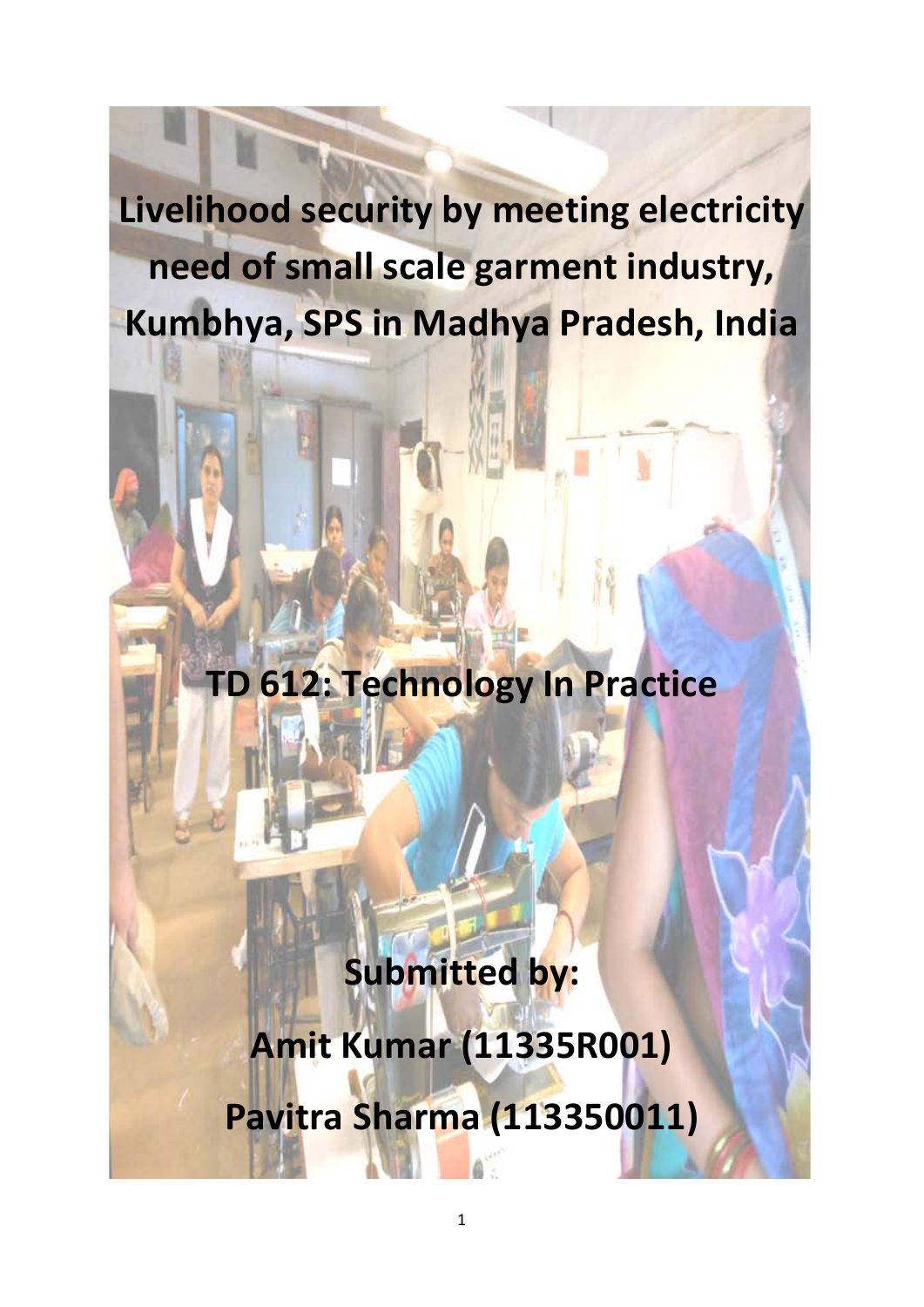### **Brief Description**

The unique significance of Kumbhya is that in a predominantly agrarian and tribal dryland region, where there have been no traditional marketable crafts, it makes machine-stitched ready-to-wear garments, home linen and accessories designed to market specifications and international trends. It provides employment to more than 40 local women in the region and thereby provides them a better platform in socio-economic context.

Kumbhya has two major units in Dewas district in Madhya pradesh, one in Bhikupura village and other is in Bagli town. Both units majorly operate on diesel driven generators (5 hp and 10 hp) as the load shedding is very high in this region which ranges from 6-22 hrs per day. The solar irradiation is very good in this area which can be termed as more than 300 sunny days per year with an average of >5KWH/sq-m/day. The Grid-tied solar PV system will provide a clean and sustainable way to produce energy which will also boost up the local income and savings over fossil fuel prices in an indirect manner. Additional DC outlets will facilitate the local people to utilize the installation for charging the solar lantern or mobile.

#### **Major outcomes that will be achieved**

The outcomes will be as follows:

- Savings over the ever increasing diesel cost and their by more income at grass root level.
- Savings over higher O&M cost in remote areas.
- Clean energy generation along with sustainability over decades.
- Further boost to "Kumbhya" brand with green energy initiative.
- An additional step towards women empowerment in tribal belts of Dewas, M.P.
- Further replication for local small scale units in diversified fields.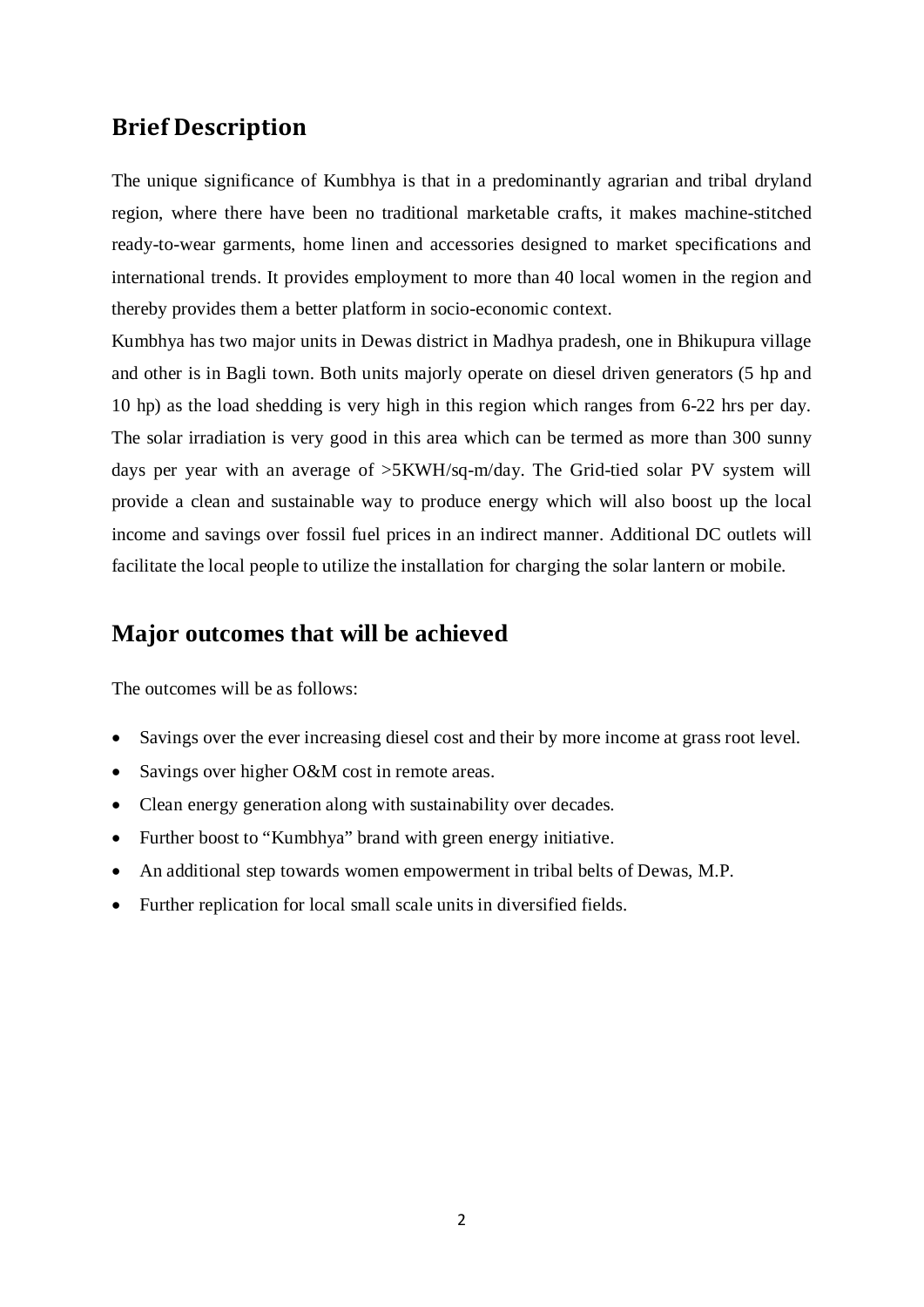# **Table of contents**

| <b>Content</b>                                   | Page No.       |
|--------------------------------------------------|----------------|
| <b>Abstract</b>                                  | $\overline{2}$ |
| 1. SITUATION ANALYSIS                            | 6              |
| 1.1 Context and global significance              | 6              |
| 1.2 Stakeholder and baseline Analysis            | 8              |
| 1.3 Long term solutions and barriers to solution | 10             |
| 2. Strategy                                      | 11             |
| 2.1 Project rationale                            | 11             |
| 2.2 Sustainability                               | 13             |
| 2.3 Replicability                                | 14             |
| 3. Project results framework                     | 15             |
| 4. Total budget estimation                       | 20             |
| 5. Management arrangements and work plan         | 24             |
| <b>References</b><br>6.                          | 25             |
| 7. Appendix                                      | 25             |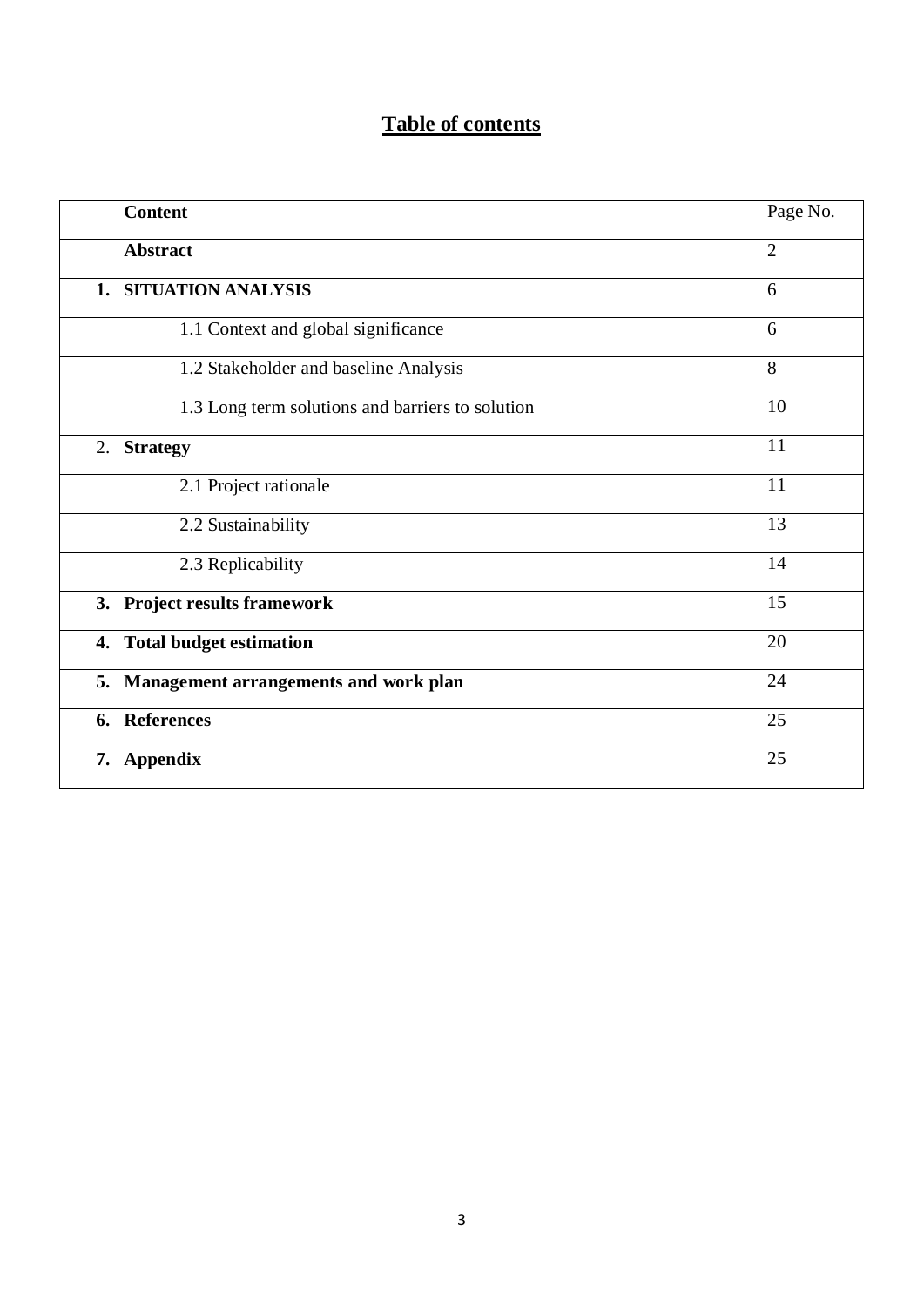#### **List of Figures**

| <b>Figure</b><br>no. | <b>Figure</b>                                        | Page no. |
|----------------------|------------------------------------------------------|----------|
| $1-1$                | At Kumbhya Centre women stitching and sewing         | 9        |
| $1-2$                | Kumbhya employee doing cutting with electric machine | 9        |
| $1-3$                | Kumbhya employee doing cutting and ironing the cloth | 9        |
| $1-4$                | Generator using during load shedding                 | 9        |

#### **List of Tables**

| <b>Table</b><br>no. | <b>Table</b>                                                                         | Page no. |
|---------------------|--------------------------------------------------------------------------------------|----------|
| $1-1$               | Stakeholder Analysis                                                                 | 8        |
| $2 - 1$             | Current practices, alternatives $\&$ expected benefits                               | 13       |
| $4-1$               | Project budget                                                                       | 20       |
| $4-2$               | Peak load requirement                                                                | 22       |
| $4-3$               | Module size estimation                                                               | 22       |
| $5 - 1$             | Institutional structure, work breakdown structure and cost required<br>for each task | 24       |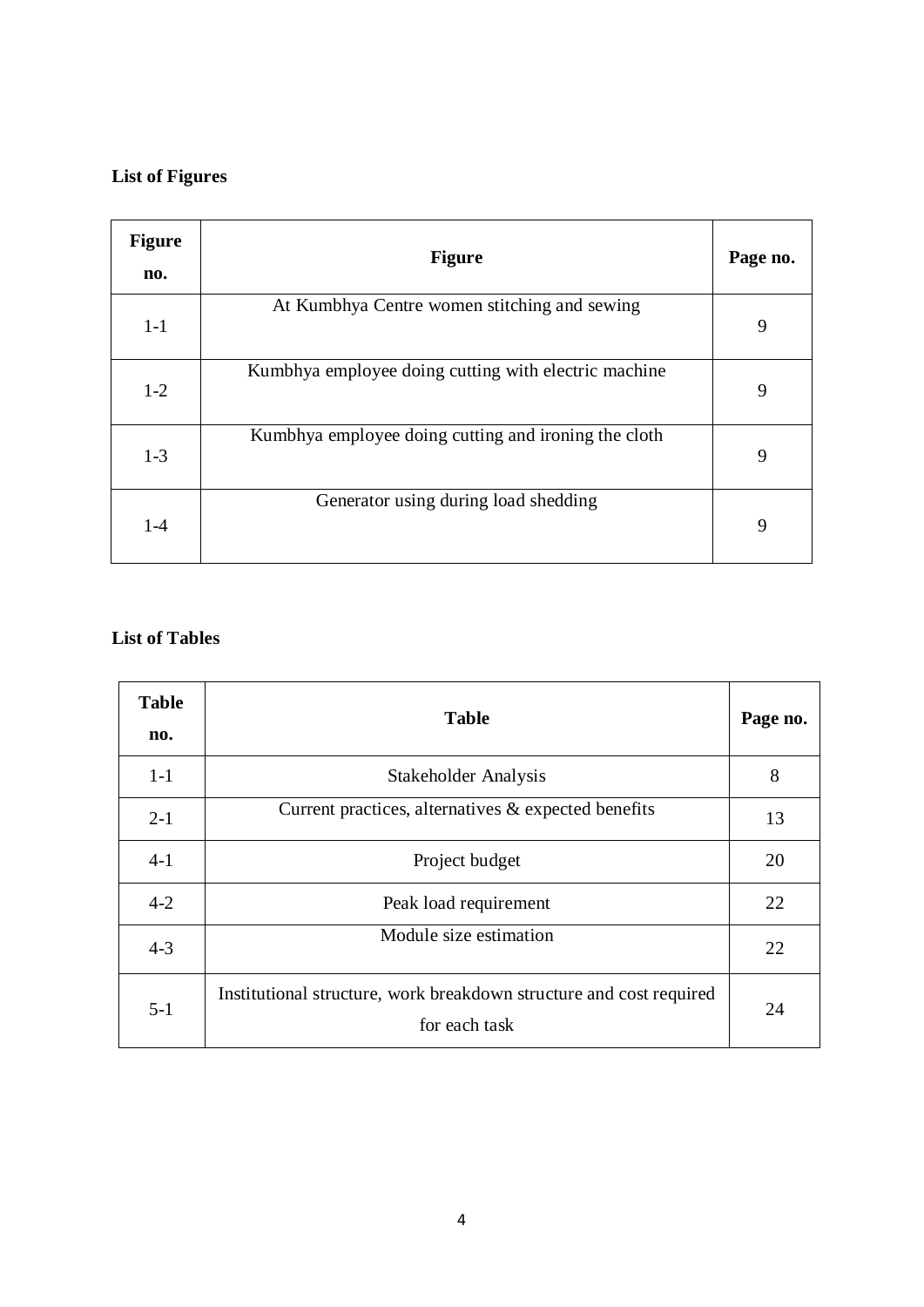# **Abbreviations**

| Sl. no         | <b>Abbreviation</b> | <b>Expansion</b>                          |  |
|----------------|---------------------|-------------------------------------------|--|
| 1              | <b>ABF</b>          | <b>Axis Bank Foundation</b>               |  |
| $\overline{2}$ | Am                  | Ante Meridian                             |  |
| 3              | CO <sub>2</sub>     | Carbon Dioxide                            |  |
| $\overline{4}$ | <b>EPC</b>          | Engineering, Procurement and Construction |  |
| 5              | HP                  | Horsepower                                |  |
| 6              | IITB                | Indian Institute of Technology Bombay     |  |
| 7              | <b>INR</b>          | Indian rupee                              |  |
| 8              | <b>JNNSM</b>        | Jawaharlal Nehru National Solar Mission   |  |
| 9              | Kg                  | Kilogram                                  |  |
| 10             | Km                  | Kilometre                                 |  |
| 11             | <b>KWh</b>          | Kilo Watt hour                            |  |
| 12             | <b>LED</b>          | light-emitting diode                      |  |
| 13             | Lit                 | Litre                                     |  |
| 14             | <b>LPA</b>          | Lakh Per Annum                            |  |
| 15             | <b>MNRE</b>         | Ministry of New and Renewable Energy      |  |
| 16             | <b>MP</b>           | Madhya Pradesh                            |  |
| 17             | <b>NGO</b>          | Non-Governmental Organization             |  |
| 18             | Pm                  | Post Meridian                             |  |
| 19             | PV                  | Photovoltaic                              |  |
| 20             | <b>SPS</b>          | Samaj Pragati Sahayog                     |  |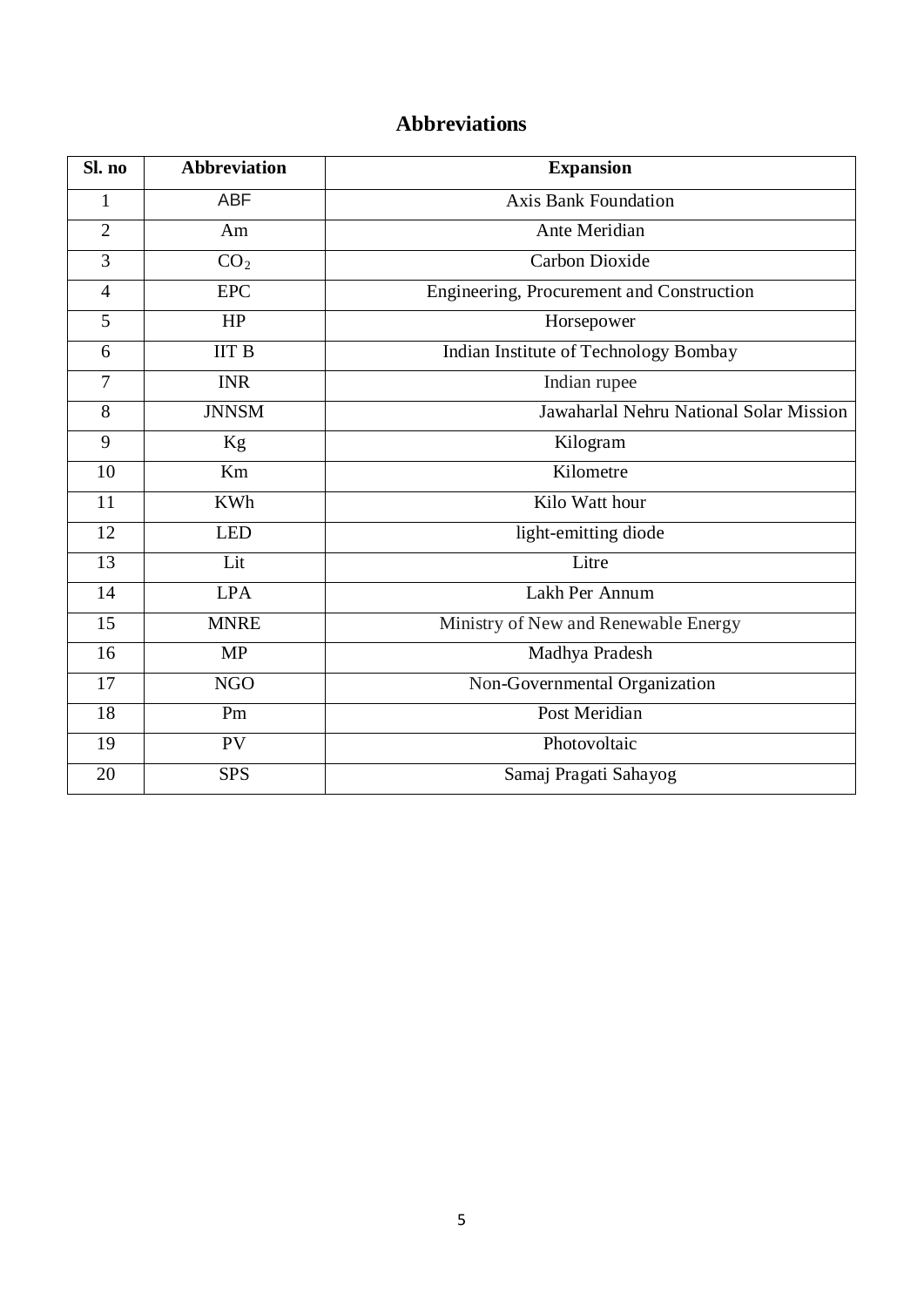### **1. Situation analysis**

#### **1.1 Context and significance**

Kumbhya has empowered women from one of the most deprived areas of the country by creating livelihoods through the dynamic skill of garment fabrication. Most of these tribal women had never stitched a garment before and had no options other than manual labour. Kumbhya provides them a stable platform to generate income for themselves with special attention to differently-abled people, particularly women, whose inability to contribute manual labour in an agricultural area leads to their abandonment. Kumbhya guarantees work and a market to producers for 300 days a year and makes a range of Indian and western casual wear, duvets, patchwork cushion covers, table and bed linen, curtains, wall hangings and different types of bags and rucksacks.

The ever-growing demand from customers, retailers and exporters has ensured a steady rise in sales at 40% per annum over the last 3 years providing 300 days of guaranteed work to the trained women.

#### **Environmental context**

At present Kumbhya uses 10 HP and 5 HP, 3 phase generators for energy generation. A 10 HP pump requires 1.9 lit diesel/hour and a 5HP generator requires 1 lit diesel/hour. Both the generators emit around 7.7 Kg of  $CO_2$  per hour (1 lit diesel produces 2.6391 kgs of  $CO_2$ ). If we see on the annual scale then Kumbhya produces 11.55 ton of CO2 per year with an assumption of 300 working days in a year and 5 hour dependency on diesel generator out of 8 hour of working shift.

#### **Technical context**

The population of MP in December 2010 was 69,385,000. While the number of electricity generated in year 2010 was little over 22000 units. In this way the per capita per year electricity generation in MP is 329 KWH/capita/year. The national average of per capita annual electricity consumption is more than 650 KWH/capita/year while the per capita annual electricity consumption of the developing countries is more than 3,000 KWH/capita/year. From these data one can see that the situation of electricity is very poor in MP. From the planned installation of power plants in the state, it is very unlikely that the situation of per capita electricity generation will improve drastically in MP in near future. There is shortfall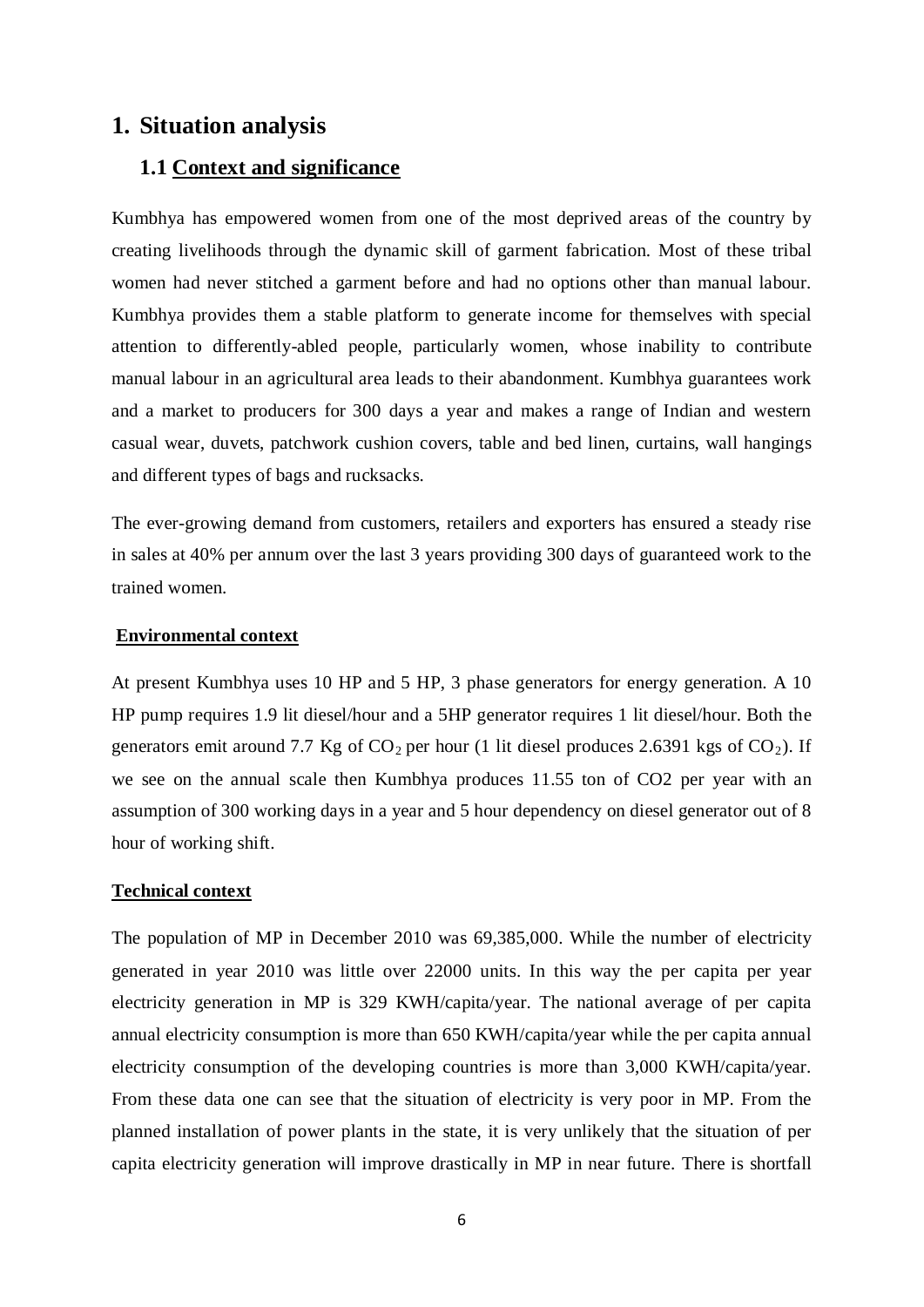of electricity supply in most part of the rural areas of MP. The power cut in the rural areas varies from 6 hours to 22 hours. [1]

#### **Socio-economic context**

The findings of our two and half month stay in Dewas district clearly describes that people and small scale level industries/units are very much disturbed by the erratic grid supply. Every class of the society, be it famer or local businessman, everyone is suffering in some corner because of grid supply unavailability for at least more than 10 to 15 hours per day.

Kumbhya operates between 9am to 5 pm standard working time and on an average it hardly receives 3 hours of grid electricity during the entire operational time span. Everyone has to finish the entire day work just before sunset and during the day time also the long lasting load shedding affects the work. Kumbhya is boosting up the image of women in tribal belts of Dewas district by empowering them as self-dependent by becoming an earning member in the family.

On a social context, people are eagerly looking for a lighting option for day to day operation as the entire region seems like a dark blanket just after the sunset in absence of grid electricity.

The uninterrupted Kumbhya operation will facilitate the grass root level employees with better socio-economic conditions. Local people will also be benefited by the availability of uninterrupted charging scheme for their own solar lanterns or mobile.

#### **Policy and institutional context**

At the institutional level, there is arrangement for having grid supply to the far most habitation based on some fixed onetime payment which again depends on the sector of utilization and land area in case of the farmers. But even in case of grid electricity connection, the uptime is only 4 to 10 hours a day which cannot support any day to day ongoing activities, be it garments production, agriculture needs or any other business.

There is no scope in central and state policy to provide electricity to remote areas on a regular basis in remote areas of Madhya Pradesh. Some of the villagers consider themselves lucky as their village is electrified though electricity supply is very erratic.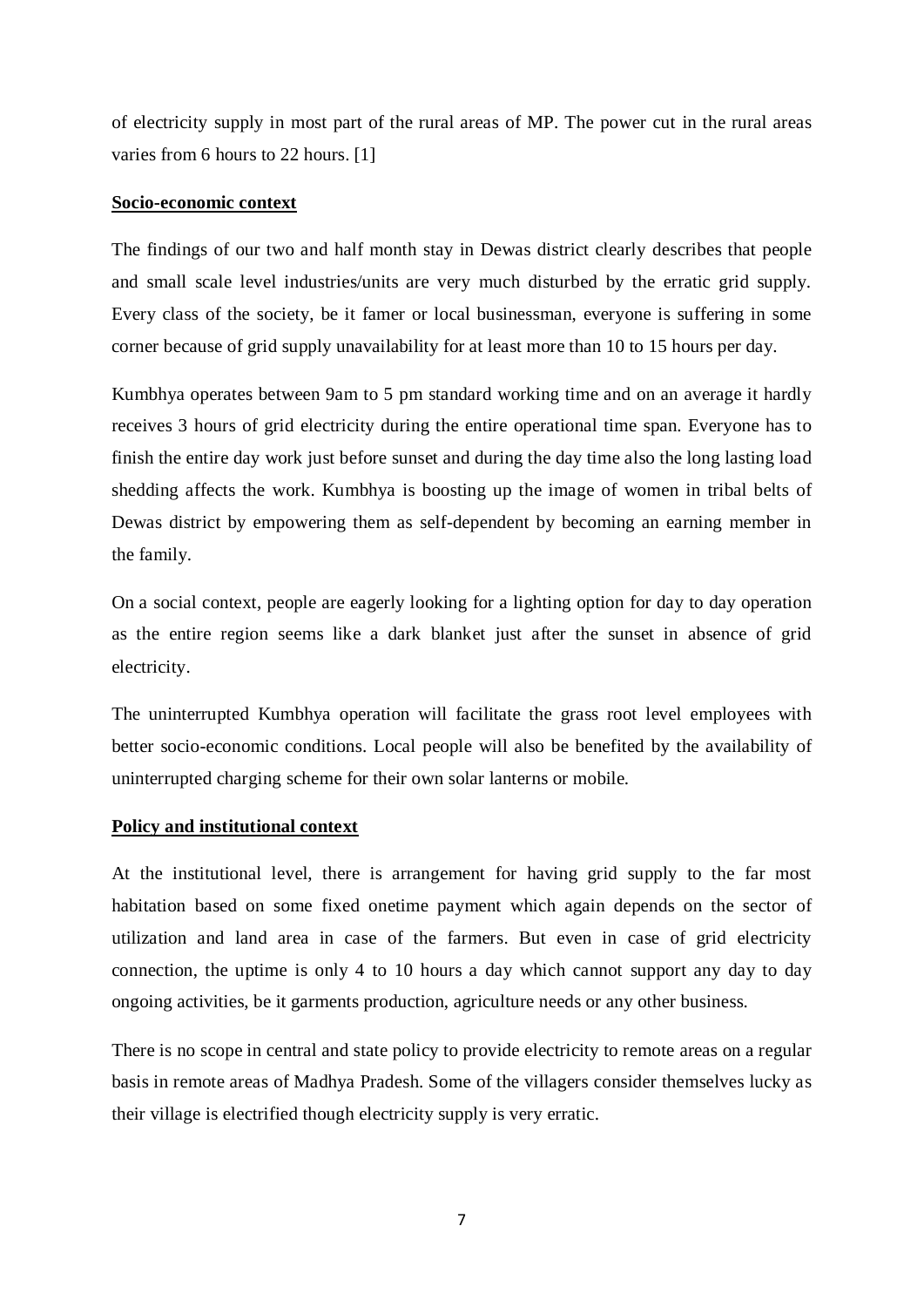## **1.2 Stakeholders and baseline analysis**

Table1-1 Stakeholder analysis

| S.No           | Stakeholder              | Role<br>Effect of proposed intervention<br>and |                                                        |  |
|----------------|--------------------------|------------------------------------------------|--------------------------------------------------------|--|
|                |                          | responsibilities                               |                                                        |  |
| 1              | Kumbhya, SPS             | Direct                                         | • Better uninterrupted work execution.                 |  |
|                |                          | beneficiary                                    | • Will meet with increasing product                    |  |
|                |                          |                                                | demand.                                                |  |
|                |                          |                                                | • Reduction in carbon foot-print.                      |  |
|                |                          |                                                | $\bullet$ Saving<br>diesel<br>over<br>cost<br>and      |  |
|                |                          |                                                | maintenance.                                           |  |
| $\overline{2}$ | Tribal employees         | Indirect                                       | • More income generation.                              |  |
|                |                          | beneficiary                                    | • Better pollution free work environment.              |  |
|                |                          |                                                | • Awareness about Solar energy.                        |  |
| 3              | Local tribal people      | Direct                                         | • Solution for charging their solar-lantern,           |  |
|                | $(95-98%$<br>of          | beneficiary                                    | mobile, LED torch etc.                                 |  |
|                | population)              |                                                |                                                        |  |
| $\overline{4}$ | <b>IITB</b> team         | Consultant<br>cum                              | Experience in project execution having                 |  |
|                |                          | project                                        | dynamics<br>related<br>corporate,<br>to                |  |
|                |                          | proponent                                      | technology and socio-economic sector.                  |  |
| 5              | <b>XYZ</b><br><b>EPC</b> | EPC contractor                                 | • Business opportunity.                                |  |
|                | company                  |                                                |                                                        |  |
| 6              | ABF (Axis Bank           | Funding agency                                 | • Initiation of a new relationship with                |  |
|                | Foundation) [2]          |                                                | <b>SPS</b><br>Sustainable<br>providing<br>over         |  |
|                |                          |                                                | livelihood, alleviation of poverty. And                |  |
|                |                          |                                                | green energy implementation.                           |  |
|                |                          |                                                | installation<br>study<br>$\bullet$ Post<br>may<br>lead |  |
|                |                          |                                                | towards business generation of the bank                |  |
|                |                          |                                                | over green loans and co-related issues.                |  |
| 7              | <b>MNRE</b><br>and       | To<br>provide                                  | • Govt. initiative to promote subsidized               |  |
|                | Pradesh<br>Madhya        | Subsidy                                        | project in tribal belts.                               |  |
|                | Govt                     |                                                |                                                        |  |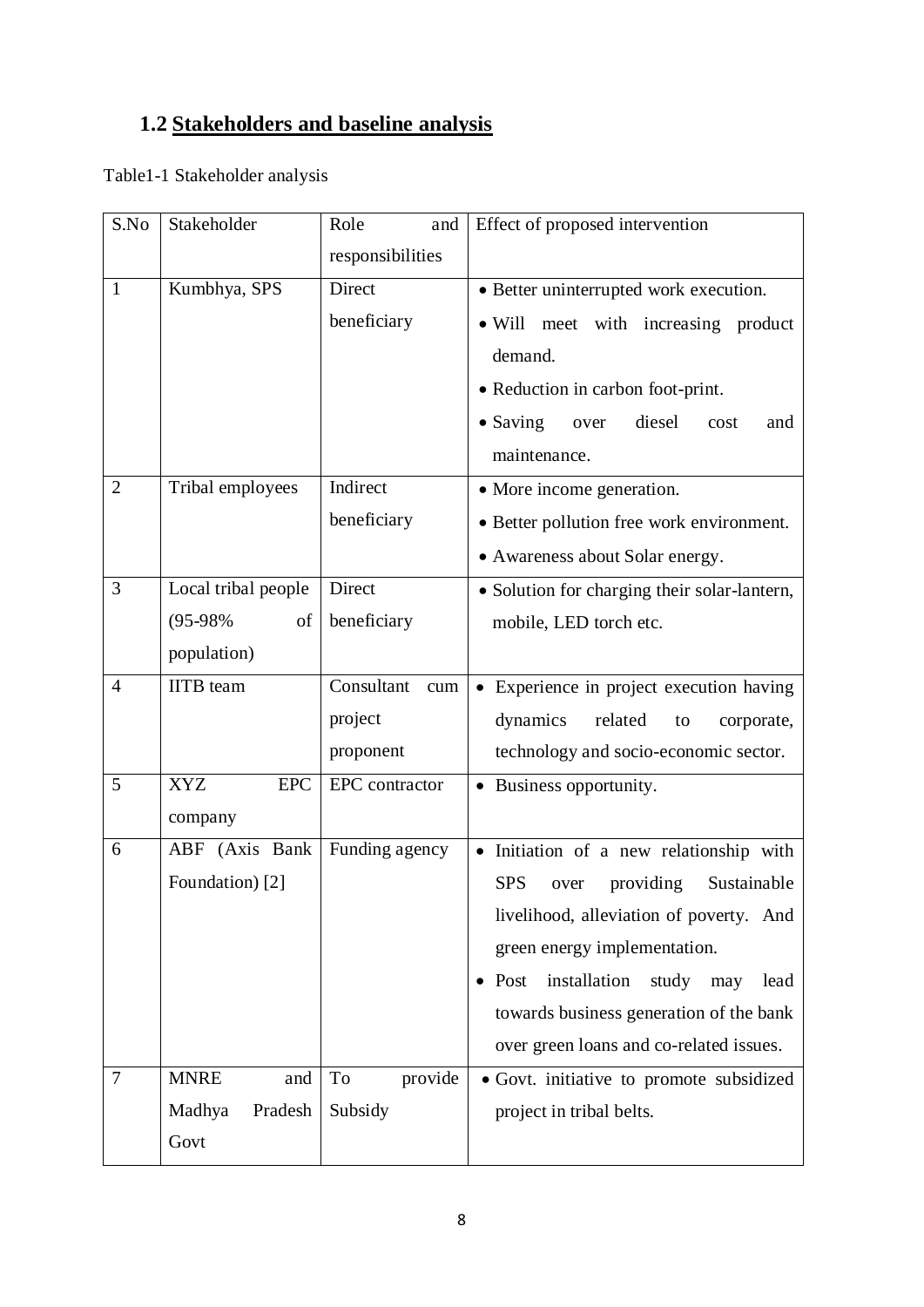#### **Baseline analysis**

At present, Kumbhya employs around 50 women on a contract basis and the payout depends on the amount and type of work done by the worker. As per our survey during May-July 2012, in present situation, the load shedding causes loss to both the tribal women and Kumbhya. Tribal women cannot do uninterrupted work with the load shedding and compromise made by Kumbhya over increasing diesel costs. Kumbhya also suffers the loss and cannot meet up the demands for their products in the market.



Figure1-1: At Kumbhya Centre women stitching and sewing Figure 1-2: Kumbhya employee doing cutting with electric machine



Figure 1-3: Kumbhya employee doing cutting and ironing the cloth Figure 1-4: Generator using during load shedding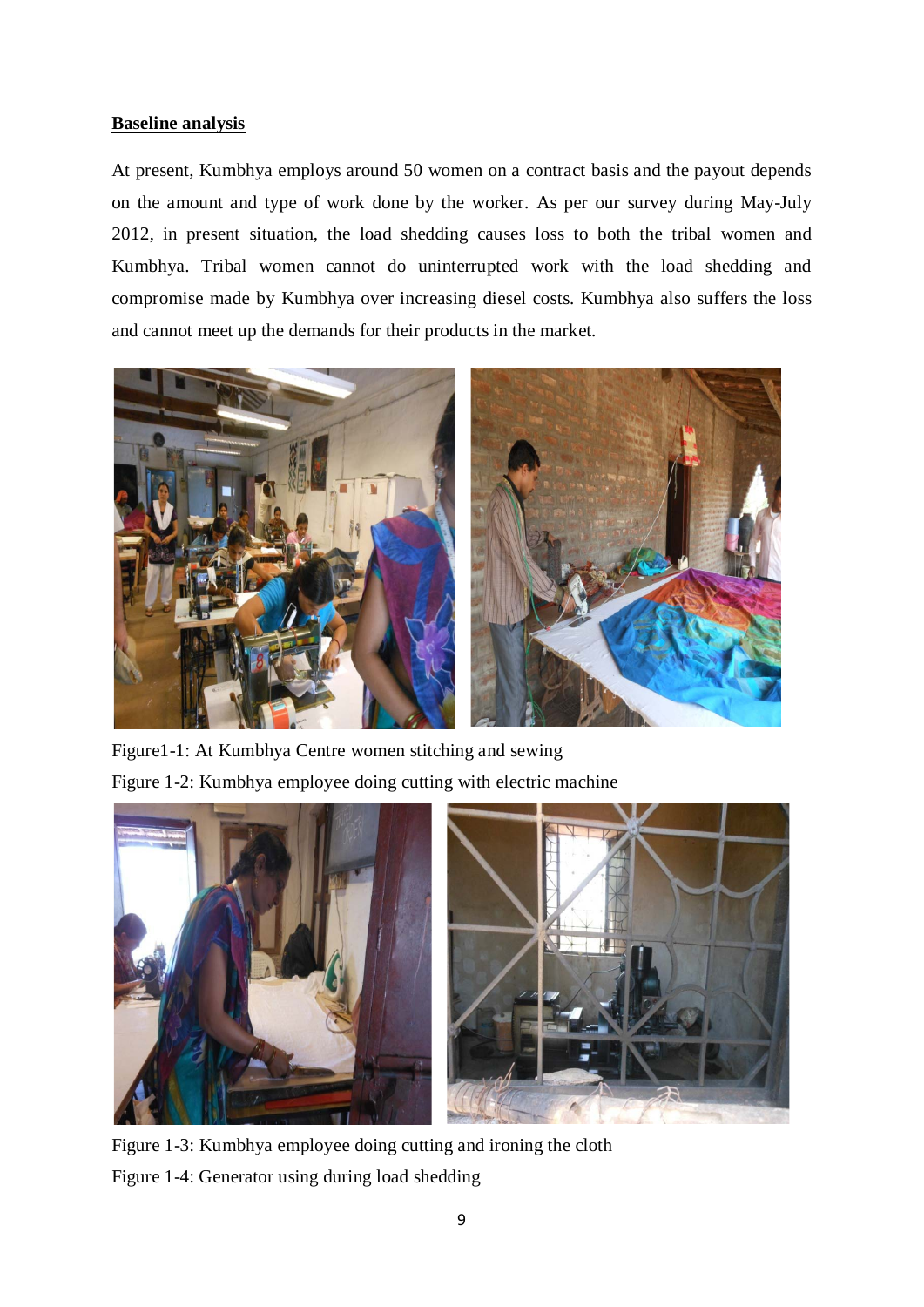Apart from the market economics, Kumbhya is emitting around  $11.55$  ton of  $CO<sub>2</sub>$  per annum based on the above mentioned calculations. The diesel based operation causes both economical and environmental loss so it is very much necessary to come up with a sustainable solution. At present the diesel operation costs around INR 10 to 15 for per KWH of generated electricity while Solar PV based energy would cost around INR 7 to 8 at maximum.

#### **1.3 Long term solutions and barrier to solution**

Erratic electricity supply and costly diesel cost leaded Kumbhya towards other sustainable options to provide continuous, cost effective and environmentally friendly source of electricity. Hence the aim is to select an energy source that not only fulfils the need of electricity but also makes the business sustainable. Renewable energy sources both Biogas and solar energy was studied and analysed both in technical and social aspect to provide sustainable source of electricity to Kumbhya. Feasibility and sustainability of biogas is an issue.

1) Availability of biomass.

The biomass for biogas generation in Kumbhya could be obtained from the agro residue or dung. The availability of both for biogas is an issue. Farmers take only one crop in a year. They store the agro residue for animal fodder. Competition for food and energy is concern while generating electricity from biogas using agro residue as raw material.

2) Seasonality of biomass

Agro residue is available only after harvesting the crop in a particular season.

3) Collection and transportation of biomass

The households are very scattered. Farmers live along their fields. Farmers are using dung as well as urine of animals for composting to get bio-manure. Therefore collection and then transportation of dung and to the Kumbhya centre is very difficult.

Hence the technical as well as social aspects of biogas are not sustainable to choice electricity generation from biogas.

Indore, which is less than 75 km far from the both Kumbhya centres, is being certified as the area having highest solar horizontal irradiation in the Asia continent by NASA (National Aeronautics and Space Administration) in Sep 2012. Dewas district also receives solar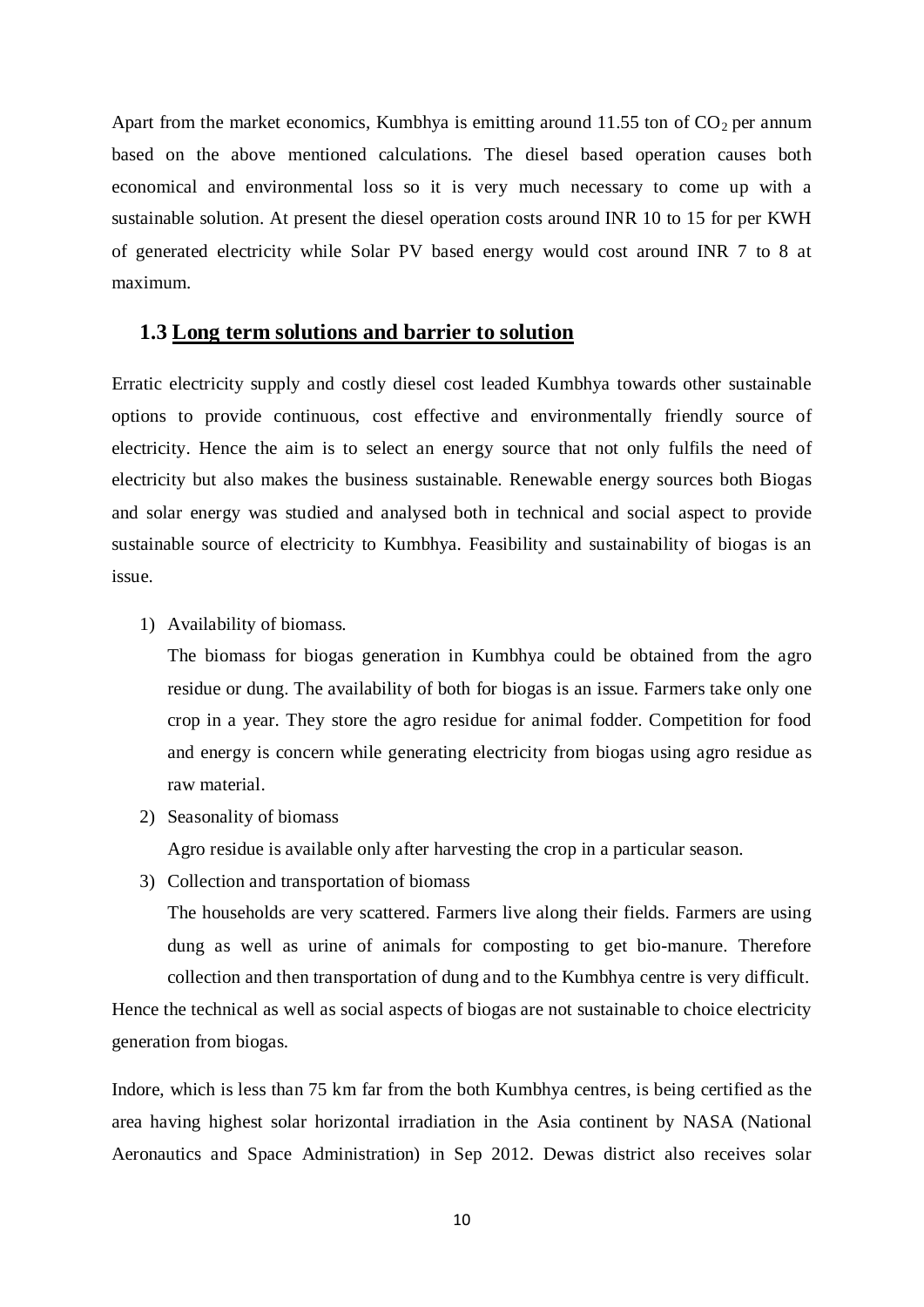irradiation of more than 5 KWH/sq-m/day on an annual average. Apart from the abundant solar energy, the ever increasing price of diesel makes it more and more economically unviable to use diesel as fuel for any day to day operation. The electricity supply in the state is very erratic and deficient. Also, the hopes for future to get higher electricity generation (much higher than population growth, and growth of living standards) using hydro or coal or nuclear is bleak. Therefore in this scenario solar PV based grid tied electricity generation will provide the best sustainable energy solution for Kumbhya's day to day operation.

MNRE provides a flat subsidy of 30% in total project cost for any off grid or grid tied solar PV project under JNNSM. Different state govt. also provides different level subsidy depending on the type of the project and it varies from 10 to 30 % of the total project cost.

SPS is working in the Dewas region since last 20 years and ABF promotes the SPS work by funding their different activities in the region. This project can be funded by ABF to provide better uninterrupted operational time to Kumbhya which will help in women empowerment in the region.

High initial cost will act as the barrier in case of the project implementation. But if we see the life time cost analysis then solar PV based energy generation is cheaper, eco-friendly and sustainable in comparison to diesel generated electricity. As local people will get benefit from this installation in terms of employment and income generation so the project will not have any social issues. The O&M issues will also decrease in a large extent in comparison to the diesel generator based electricity generation.

#### **2. Strategy**

#### **2.1 Project rationale**

#### **Project objective**

The objectives of the project are as follows:

- To secure livelihood by meeting electricity need for Kumbhya.
- To stop the diesel based electricity generation and thereby the pollution with costly per unit electricity.
- To empower tribal women and Kumbhya brand all together with implementation of solar PV based electricity generation. Kumbhya brand will enjoy the green energy image while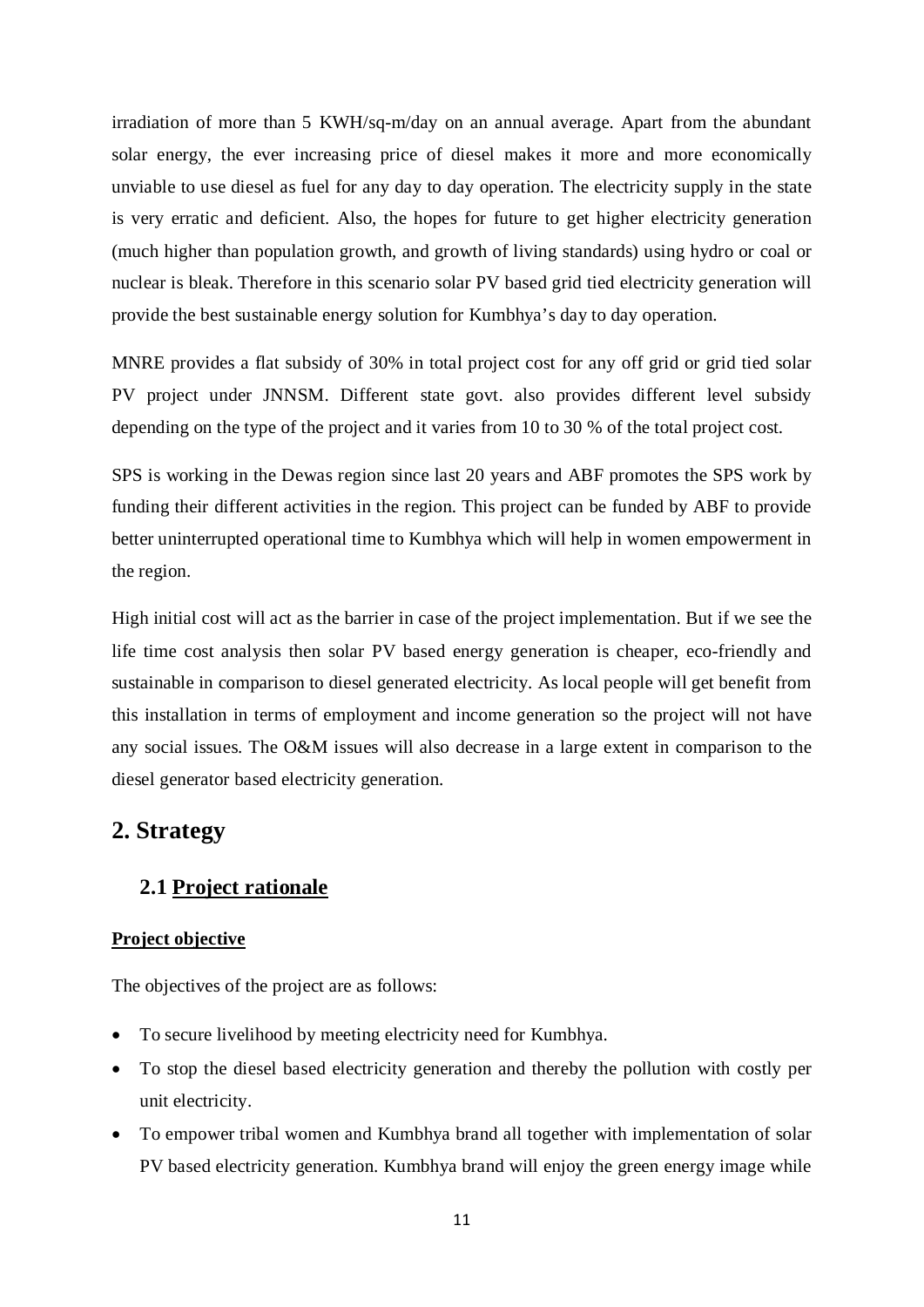tribal women will have more income and thereby status in the society following the uninterrupted work.

- To promote and disseminate information related to solar energy in the remote areas where uninterrupted grid electricity supply is still a dream to come true.
- To facilitate local people with uninterrupted facility for solar lantern, mobile charging etc.

#### **Outcomes**

The outcomes will be as follows:

- Clean energy generation along with livelihood security for tribal women.
- Savings over the ever increasing diesel cost and their by more income at grass root level.
- Savings over higher O&M cost in remote areas.
- Further boost to "Kumbhya" brand with green and sustainable energy initiative.
- An additional step towards women empowerment in tribal belts of Dewas, M.P.
- Further replication for local small scale units in diversified fields.

#### **Activities**

The project related activities will be as follows:

- To understand the current load pattern and electricity requirement for uninterrupted work in Kumbhya.
- To survey the load shedding pattern from both consumer and supplier side.
- To design a technological solution based on the load profile.
- To talk with beneficiary i.e. Kumbhya and project funding agency i.e. ABF for the project proposal and approval.
- To conduct a socio-economic survey of the local place for sustenance of the project.
- To prepare a tender matching up with the requirement with consultation of all stakeholders in the project.
- To bid out the tender to an organization with satisfactory record in EPC projects related to grid-tied solar PV and best possible solution for Kumbhya.
- To analyze the implementation part on a day to day basis from both sides i.e. beneficiary and project funding agency.
- To hand over the tested grid tied solar PV setup to Kumbhya, SPS.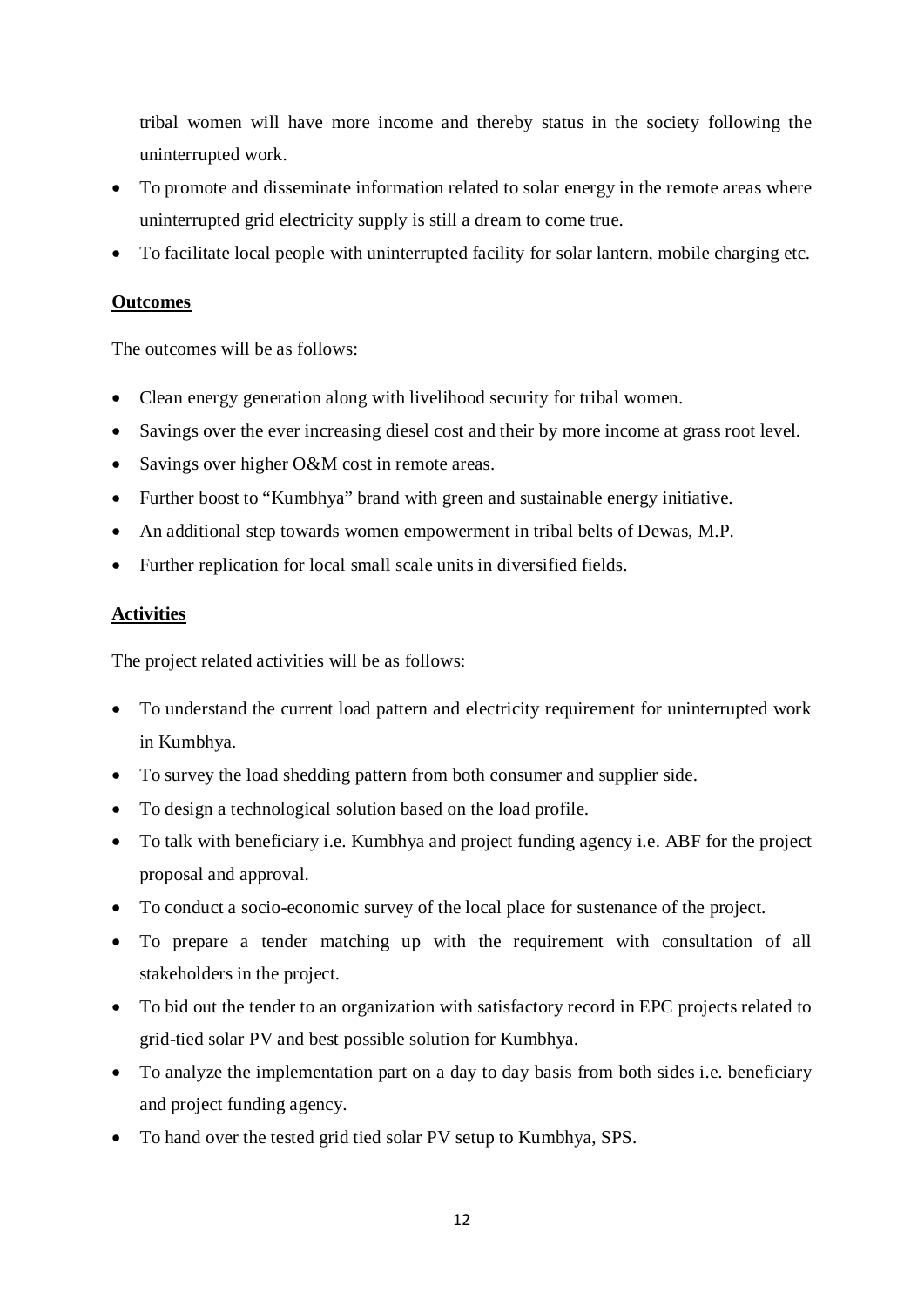| Current practice          | Alternative to put in<br>place by the project | Expected benefits                   |  |  |
|---------------------------|-----------------------------------------------|-------------------------------------|--|--|
|                           | (with grant support)                          |                                     |  |  |
| Mostly<br>diesel<br>based | Grid-tied solar PV based                      | • Saving over diesel cost.          |  |  |
| electricity generation    | electricity generation                        | • Pollution<br>free<br>green<br>and |  |  |
|                           |                                               | sustainable energy.                 |  |  |
|                           |                                               | • Saving over high O&M cost.        |  |  |
|                           |                                               | • Awareness dissemination about     |  |  |
|                           |                                               | the solar energy.                   |  |  |
|                           |                                               | • Kumbhya brand promotion with      |  |  |
|                           |                                               | green energy banner.                |  |  |
| Interrupted work<br>span  | Uninterrupted<br>work                         | • Win-win situation for Kumbhya     |  |  |
| because of erratic grid   | span with continuous                          | and local women.                    |  |  |
| supply and costly diesel  | from<br>supply<br>solar                       | • Women empowerment in terms of     |  |  |
| electricity               | energy/battery/grid                           | self dependency.                    |  |  |

Table 2-1 Current practices, alternatives and expected benefits

#### **2.2 Sustainability**

The project sustainability is always been very essential concern after the implementation of the project. In this case Kumbhya is also looking for a sustainable electricity solution. Gridtied solar PV based electricity generation will be sustainable because of the following reasons:

- At present Kumbhya spends around INR 2.17 LPA (2.9 lit \* 5hrs/day \* 300days/annum \* INR 50/lit) for diesel cost apart from O&M costs for diesel generator. The O&M cost for grid-tied solar PV will be very less compared to the present expenditure.
- Only the present O&M cost excluding diesel cost will meet with the O&M costing of solar PV installation.
- The project will also be sustainable as it utilizes the solar energy, which is abundant and renewable in nature.
- Further socio-economic improvement will make this project more sustainable.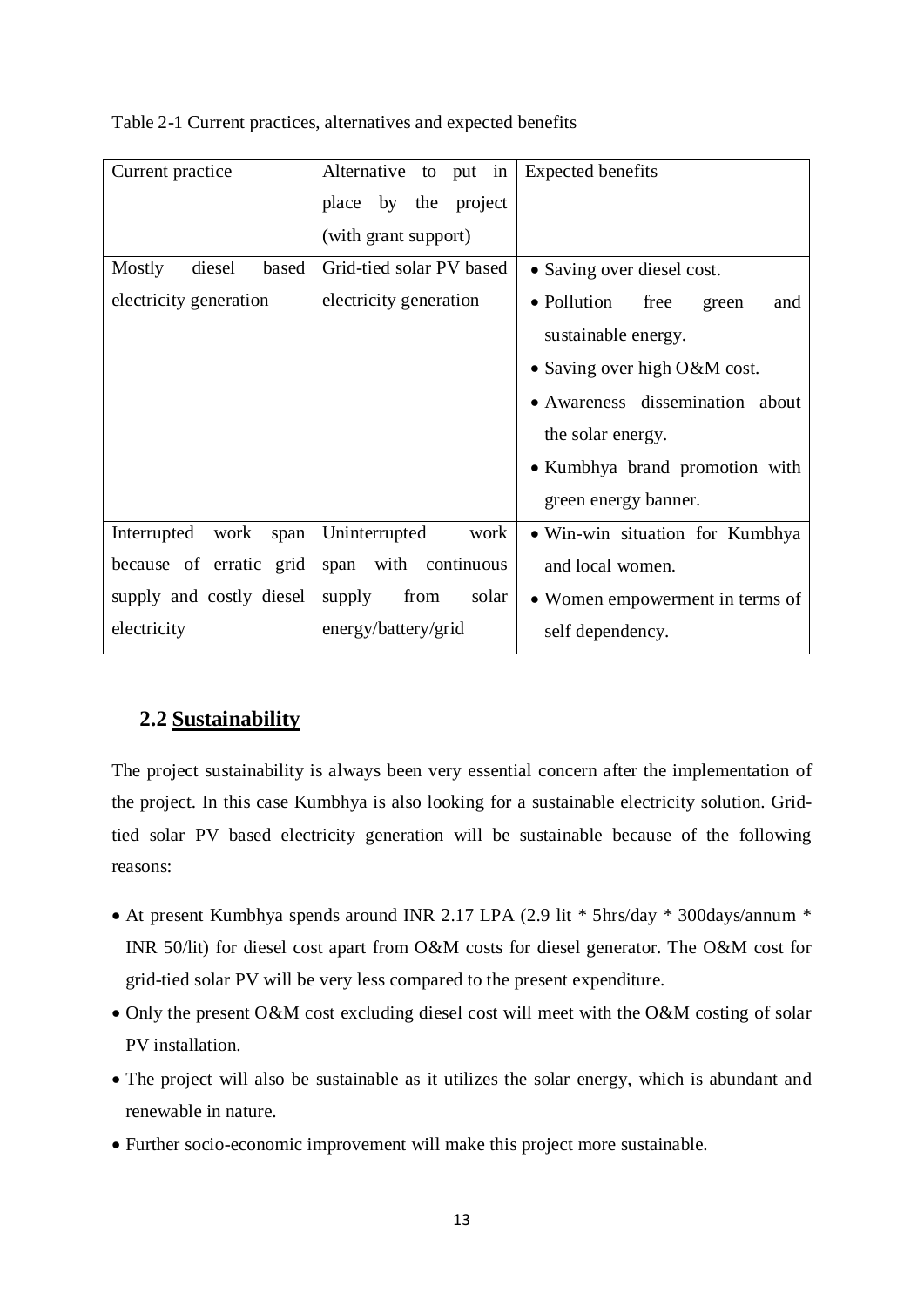### **2.3 Replicability**

Madhya Pradesh receives very high solar irradiation with at least 300 sunny days per year. The small scale business units, farmers with bore well or surface water pumps and local people are desperately looking for a sustainable solution which can meet their electricity needs. At present people are aware of the solar energy options but the successful implementation of the project will further strengthen up the people belief over the technology which will boost up the replicability of the project.

During our May-July 2012 field visit one local private school and two flourmill (*chakki*) business men were very curious about the solar PV based electricity generation to cope up with their electricity demand. It shows that people are eagerly looking for any sustainable electricity generation technology and it will not take much effort to replicate the technology as the technology is commercially proven.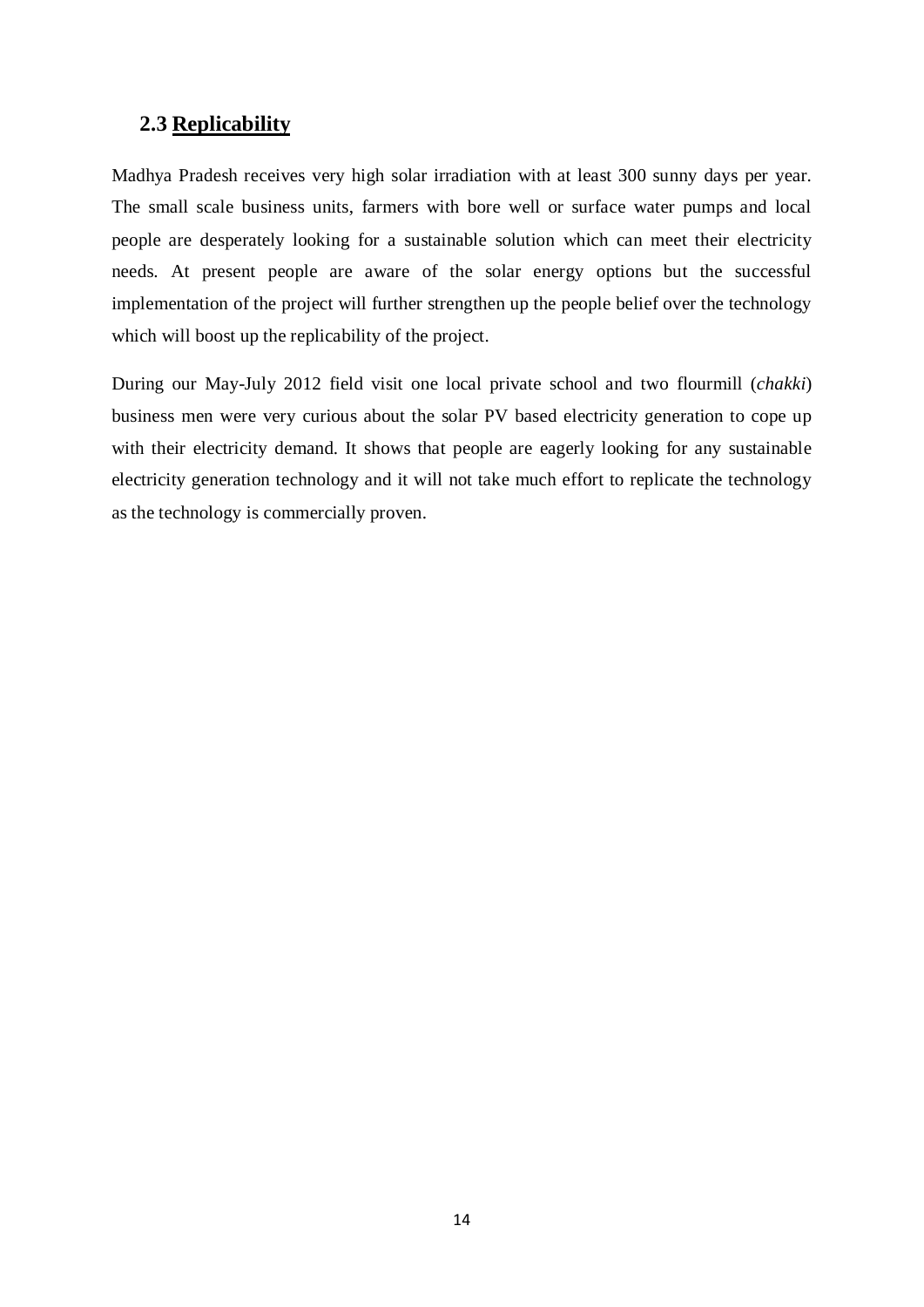# **3. Project results framework**

## The project results framework is as follows:

| Goal/Objective          | Indicators                 | <b>Baseline</b>      | End<br>of<br>Targets   | Source of verification               | <b>Risks</b>             |
|-------------------------|----------------------------|----------------------|------------------------|--------------------------------------|--------------------------|
|                         |                            |                      | project                |                                      |                          |
| understand<br>the<br>To | • Different loads          | Erratic grid supply  | Electricity            | $\bullet$ Site<br>visit<br><b>or</b> | Loads are not having     |
| current load pattern    | • No of each type of       | Raising diesel price | requirement in KWh     | details from an                      | identification<br>unique |
| electricity<br>and      | loads                      |                      | based on survey of     | employee                             | details                  |
| requirement<br>for      | shedding<br>• Load         |                      | different loads, their | • Electricity bill                   | Substation<br>may<br>not |
| uninterrupted work in   | hours                      |                      | rating and use pattern | • Loads serial no                    | provide load shedding    |
| Kumbhya.                | $\bullet$ Dependency<br>on |                      | on weekly basis.       | $\bullet$ Bill copy/Xerox            | data                     |
|                         | in<br>diesel genset        |                      |                        | • Local sub-station                  |                          |
|                         | hours                      |                      |                        | and<br>report                        |                          |
|                         |                            |                      |                        | kumbhya                              |                          |
|                         |                            |                      |                        | employee                             |                          |
|                         |                            |                      |                        | statement.                           |                          |
|                         |                            |                      |                        | • Diesel purchase                    |                          |
|                         |                            |                      |                        | slips/kumbhya                        |                          |
|                         |                            |                      |                        | vouchers<br>on                       |                          |
|                         |                            |                      |                        | diesel head.                         |                          |
|                         |                            |                      |                        | <b>SPS</b><br>annual<br>$\bullet$    |                          |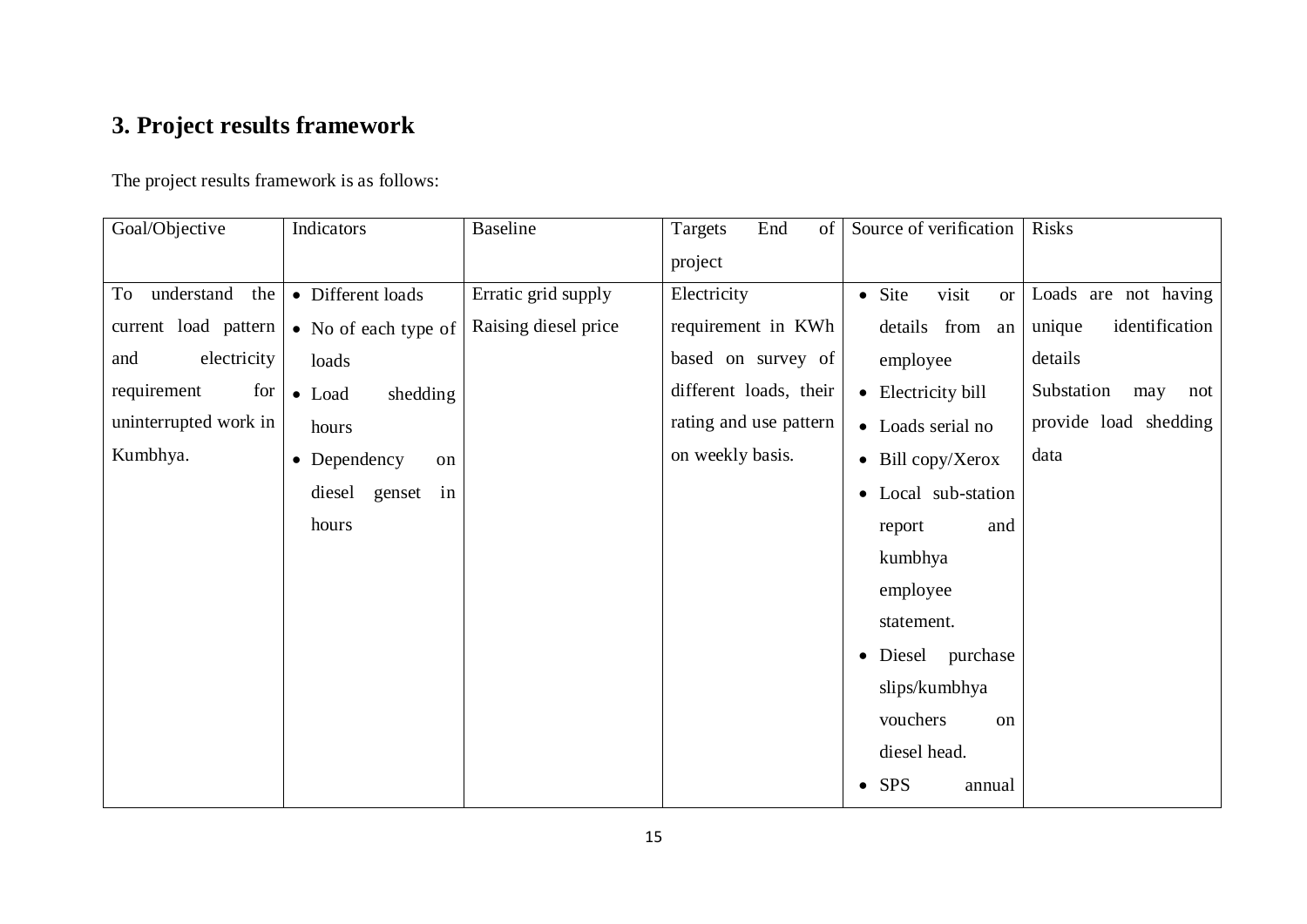|                       |                        |                          |                               | review report<br>• Kumbhya balance<br>sheet |                           |
|-----------------------|------------------------|--------------------------|-------------------------------|---------------------------------------------|---------------------------|
| design<br>To<br>a     | Rating<br>of           | Unable<br>take<br>to     |                               | <b>SPS</b><br>annual review                 | Expansion<br>of           |
| technological         | equipments/            | advantage<br>of<br>solar | 100% mitigation of            | report                                      | Kumbhya/ increase in      |
| solution based on the | machines<br>used<br>at | potential                | use and dependence            | Kumbhya<br>balance                          | work<br>load<br>is<br>not |
| load profile          | Kumbhya                |                          | on diesel generator           | sheet                                       | considered                |
|                       |                        |                          |                               |                                             |                           |
|                       |                        |                          | Uninterrupted supply          |                                             |                           |
|                       |                        |                          | electricity<br>of<br>for      |                                             |                           |
|                       |                        |                          | Kumbhya<br>during             |                                             |                           |
|                       |                        |                          | working<br>hours              |                                             |                           |
|                       |                        |                          | $(9:00am \text{ to } 6:00pm)$ |                                             |                           |
|                       |                        |                          |                               |                                             |                           |
|                       |                        |                          | Use of solar energy           |                                             |                           |
|                       |                        |                          | meet minimum<br>to            |                                             |                           |
|                       |                        |                          | of<br>60%<br>daily            |                                             |                           |
|                       |                        |                          | electrical need               |                                             |                           |
| To talk or Convince   | Organising workshop    | People not fully aware   | Improved                      | Feedback<br>from                            | Passive participation or  |
| beneficiary<br>i.e.   | (Audio/Video)<br>for   | about the technology     | understanding about           | workshops                                   | no participation of local |
| Kumbhya               | Kumbhya and local      | Lack involvement in      | the technology                | feedback<br>Personal                        | people                    |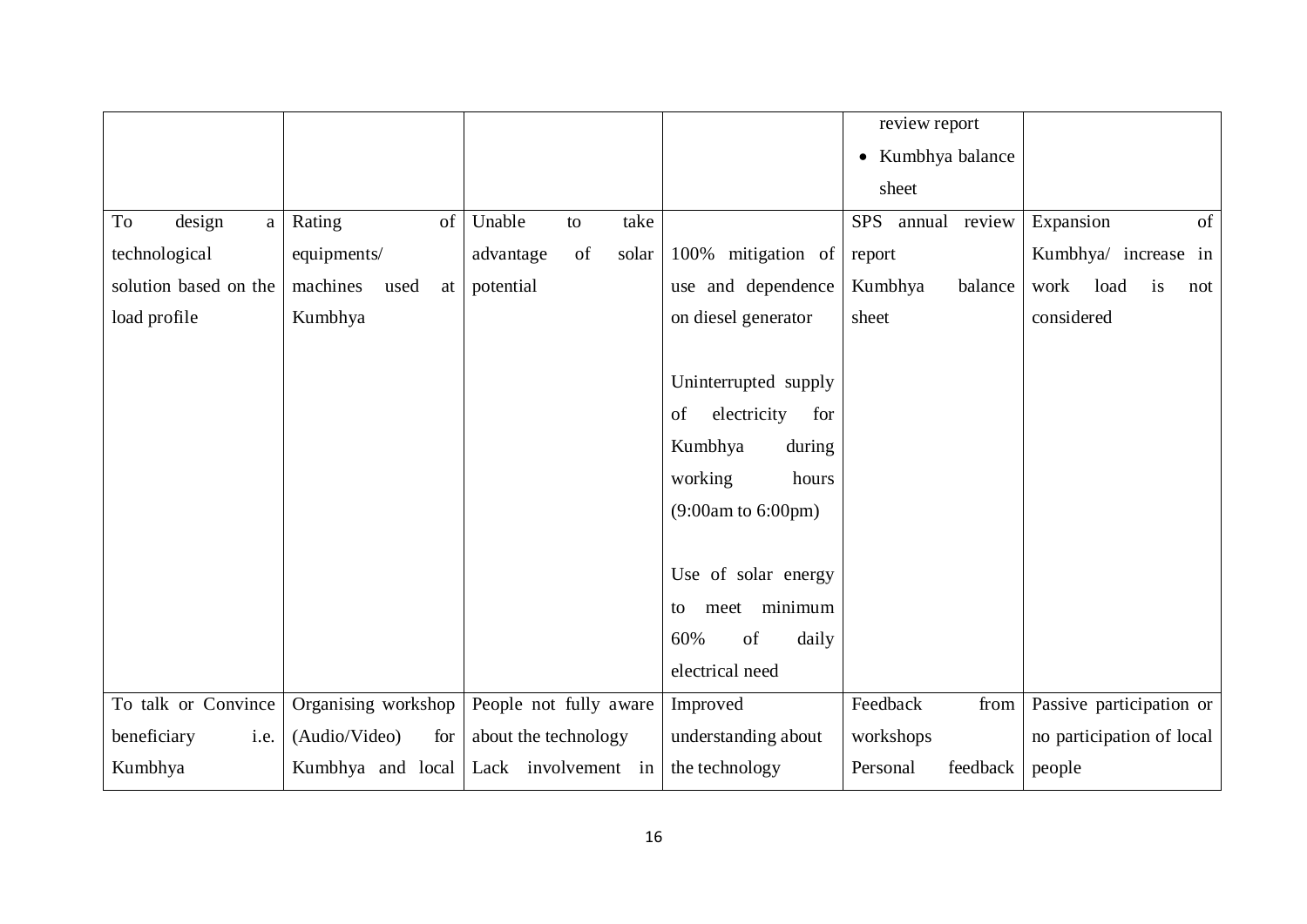|                            | people                         | technical<br>aspect<br>of        |                      | from local people and |                          |
|----------------------------|--------------------------------|----------------------------------|----------------------|-----------------------|--------------------------|
|                            | NGO<br>acting<br>as            | project                          | <b>Better</b>        | Kumbhya employee,     | People<br>hesitate<br>to |
|                            | mediator                       | for trust Lack of involvement    | communication        | NGO officials         | provide information      |
|                            | building                       | from local people and            |                      |                       |                          |
|                            | Improvement<br>of <sub>l</sub> | $direct \n  benchmark \n  is \n$ | Adoption<br>of       |                       |                          |
|                            | knowledge regarding            | main reason for failure          | technology<br>by     |                       |                          |
|                            | solar energy                   | of<br>adoption<br>and            | Kumbhya              |                       |                          |
|                            | Involvement of local           | technology                       |                      |                       |                          |
|                            | direct<br>people and           |                                  |                      |                       |                          |
|                            | beneficiary                    |                                  |                      |                       |                          |
|                            | Providing a sense of           |                                  |                      |                       |                          |
|                            | responsibility<br>and          |                                  |                      |                       |                          |
|                            | ownership                      |                                  |                      |                       |                          |
| To talk or Convince        | Proposing plan, its            | ABF has tie ups with             | Sanction of grant by |                       | ABF does not provide     |
| funding agency <i>i.e.</i> | impact and outcomes            | <b>SPS</b>                       | <b>ABF</b>           |                       | grant for the specific   |
| <b>ABF</b>                 |                                |                                  |                      |                       | project.                 |
|                            |                                |                                  |                      |                       | Assuming all fund as     |
|                            |                                |                                  |                      |                       | per grant though it can  |
|                            |                                |                                  |                      |                       | be reduced by 30% with   |
|                            |                                |                                  |                      |                       | MNRE subsidy, which      |
|                            |                                |                                  |                      |                       | will be availed after    |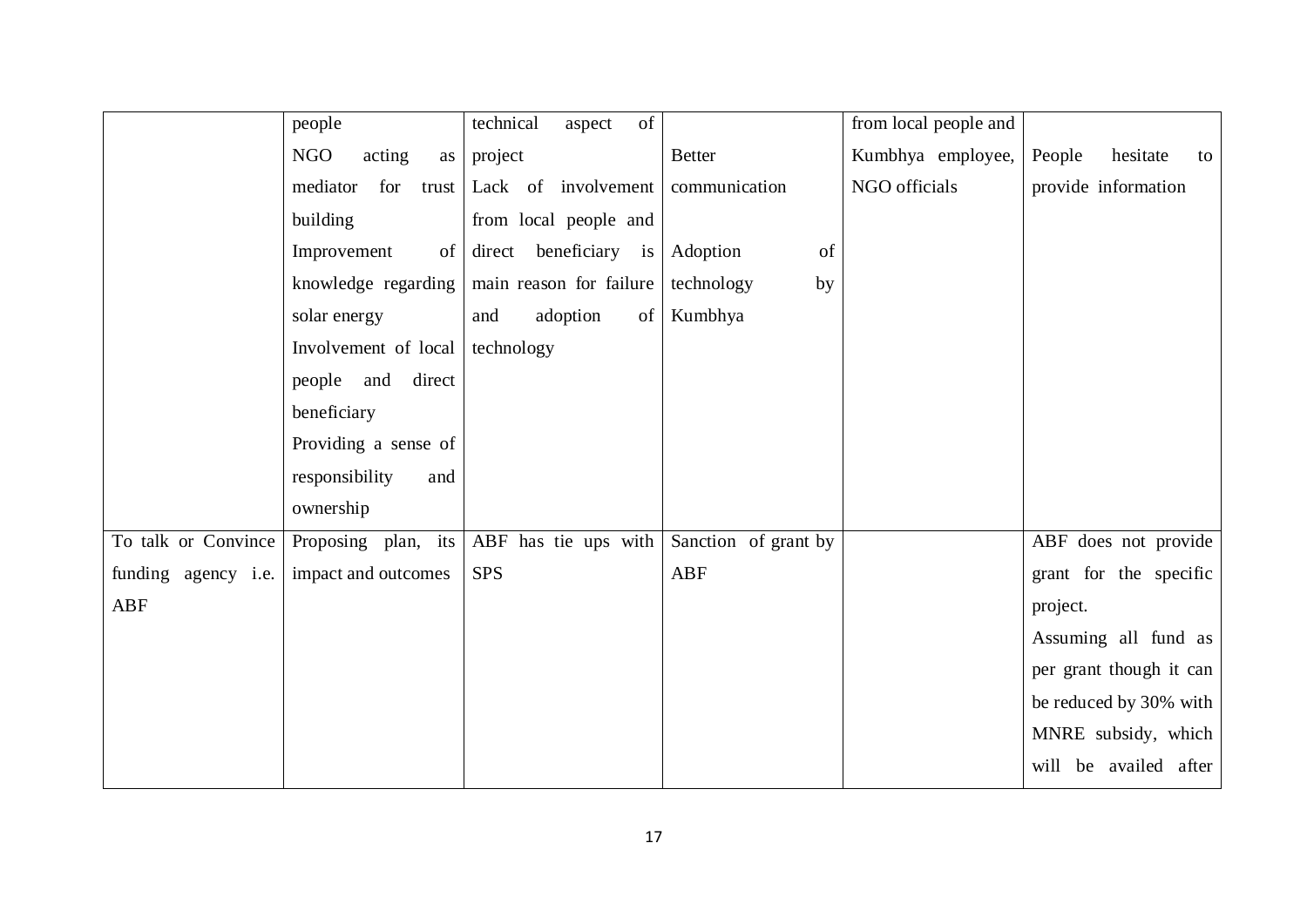|                           |                      |                         |                       |                             | project implementation.         |
|---------------------------|----------------------|-------------------------|-----------------------|-----------------------------|---------------------------------|
|                           |                      |                         |                       |                             | Risk: Because MNRE              |
|                           |                      |                         |                       |                             | channel partners may            |
|                           |                      |                         |                       |                             | be available in<br>not          |
|                           |                      |                         |                       |                             | remote region.                  |
| To conduct a socio-       | design<br>To<br>a    | SPS has roots in the    | Institutional<br>and  | Feedback<br>from            | People<br>hesitate<br>to        |
| economic survey of        | sustainable business | villager and villagers  | business model<br>for | workshops                   | provide information             |
| the local place for       | model<br>and         | have faith and trust in | implementation<br>of  | feedback<br>Personal        |                                 |
| of<br>the<br>sustenance   | institutional model. | <b>NGO</b>              | project               | from local people and       | Passive participation or        |
| project.                  |                      |                         |                       | Kumbhya employee,           | no participation of local       |
|                           |                      |                         | Socio-economic        | NGO officials               | people                          |
|                           |                      |                         | pattern<br>and        |                             |                                 |
|                           |                      |                         | acceptability<br>on a |                             |                                 |
|                           |                      |                         | wide basis.           |                             |                                 |
| To prepare a tender       | Making a format for  | Socio-<br>from<br>Data  | Tender<br>with<br>all | <b>SPS</b><br>annual review | Passive participation or        |
| matching up with the      | filling<br>tender    | economic survey         | specifications<br>and | report                      | no participation of local       |
| requirement<br>with       | specifying<br>all    | Feedback after formal   | mandates              | Feedback<br>from            | people                          |
| consultation<br>of<br>all | requirements<br>and  | talk/interview/workshop |                       | workshops                   |                                 |
| stakeholders in the       | mandates             | with<br>local           | Acceptance<br>by all  | Personal<br>feedback        | consolidation<br>N <sub>0</sub> |
| project.                  |                      | people/beneficiary      | stakeholders          | from local people and       | different<br>among              |
|                           |                      |                         |                       | Kumbhya employee,           | stakeholders                    |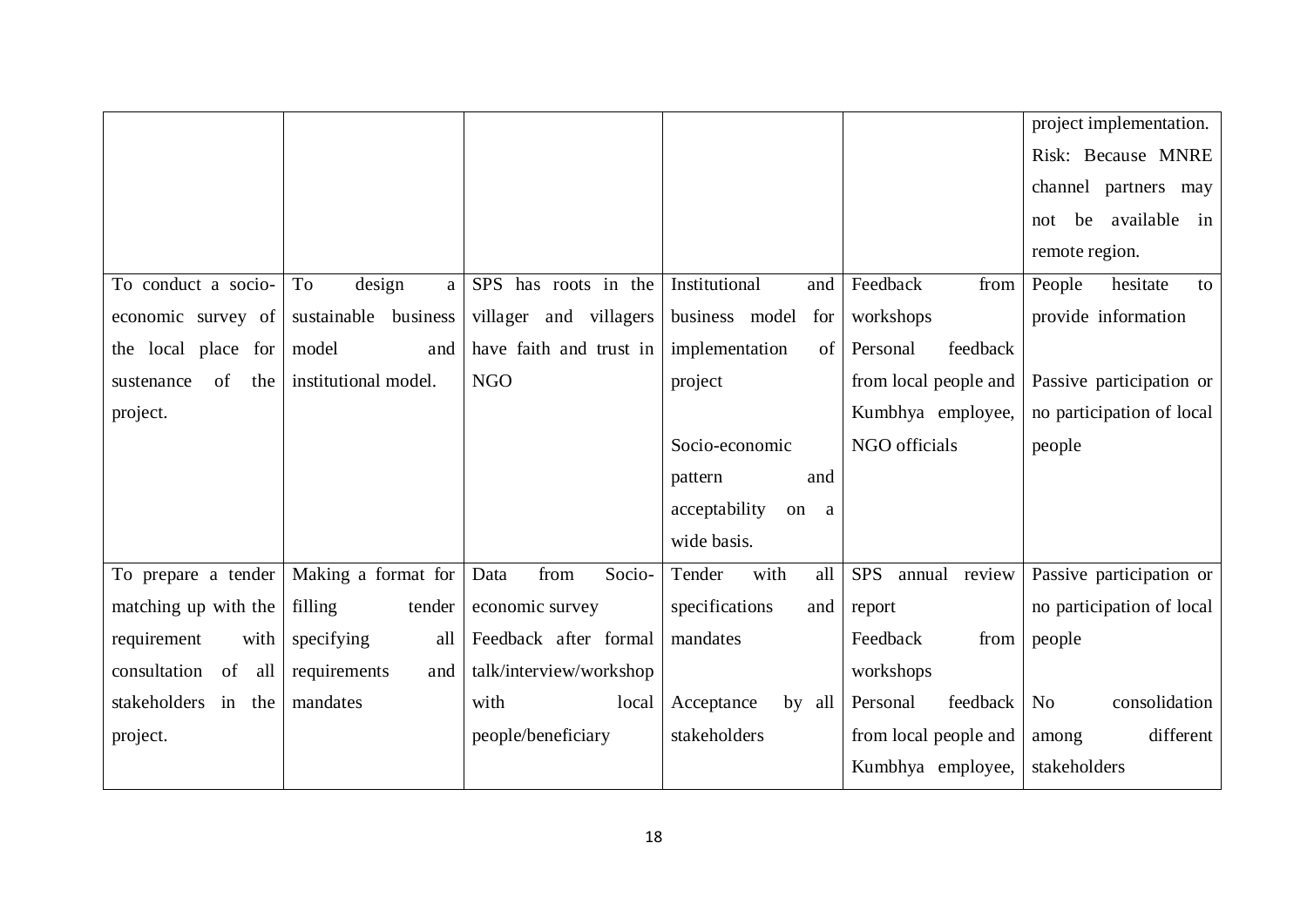|                            |                        |                          |                        | NGO officials               |                        |
|----------------------------|------------------------|--------------------------|------------------------|-----------------------------|------------------------|
| To bid out the tender      | Floating<br>tender     | Previous projects and    | Tender bidding based   | Selection of best bid       | Assumption over EPC    |
| organization<br>an<br>to   | Selection of best bid  | experience<br>of<br>work | the<br>customize<br>on |                             | company to work in the |
| satisfactory<br>with       |                        | organisation             | requirement<br>of      |                             | remote area of dewas   |
| <b>EPC</b><br>in<br>record |                        |                          | kumbhya.               |                             | district               |
| related to<br>projects     |                        |                          |                        |                             |                        |
| grid-tied<br>solar PV      |                        |                          |                        |                             |                        |
| best possible<br>and       |                        |                          |                        |                             |                        |
| for<br>solution            |                        |                          |                        |                             |                        |
| Kumbhya.                   |                        |                          |                        |                             |                        |
| To<br>analyze<br>the       | Working experience     |                          | Cross verification of  | annual review<br><b>SPS</b> | Lack of understanding  |
| implementation<br>part     | employee<br>of<br>with |                          | project specifications | report                      | Kumbhya<br>between     |
| on a day to day basis      | their machines and     |                          | and correction of      | Feedback<br>from            | employee and Project   |
| from both sides i.e.       | of<br>new<br>source    |                          | implementation         | workshops                   | implementation team    |
| beneficiary<br>and         | electricity            |                          | errors if any and      | feedback<br>Personal        |                        |
| funding<br>project         |                        |                          | documentation of       | from local people and       |                        |
| agency.                    |                        |                          | project                | Kumbhya employee,           |                        |
|                            |                        |                          |                        | NGO officials               |                        |
|                            |                        |                          |                        |                             |                        |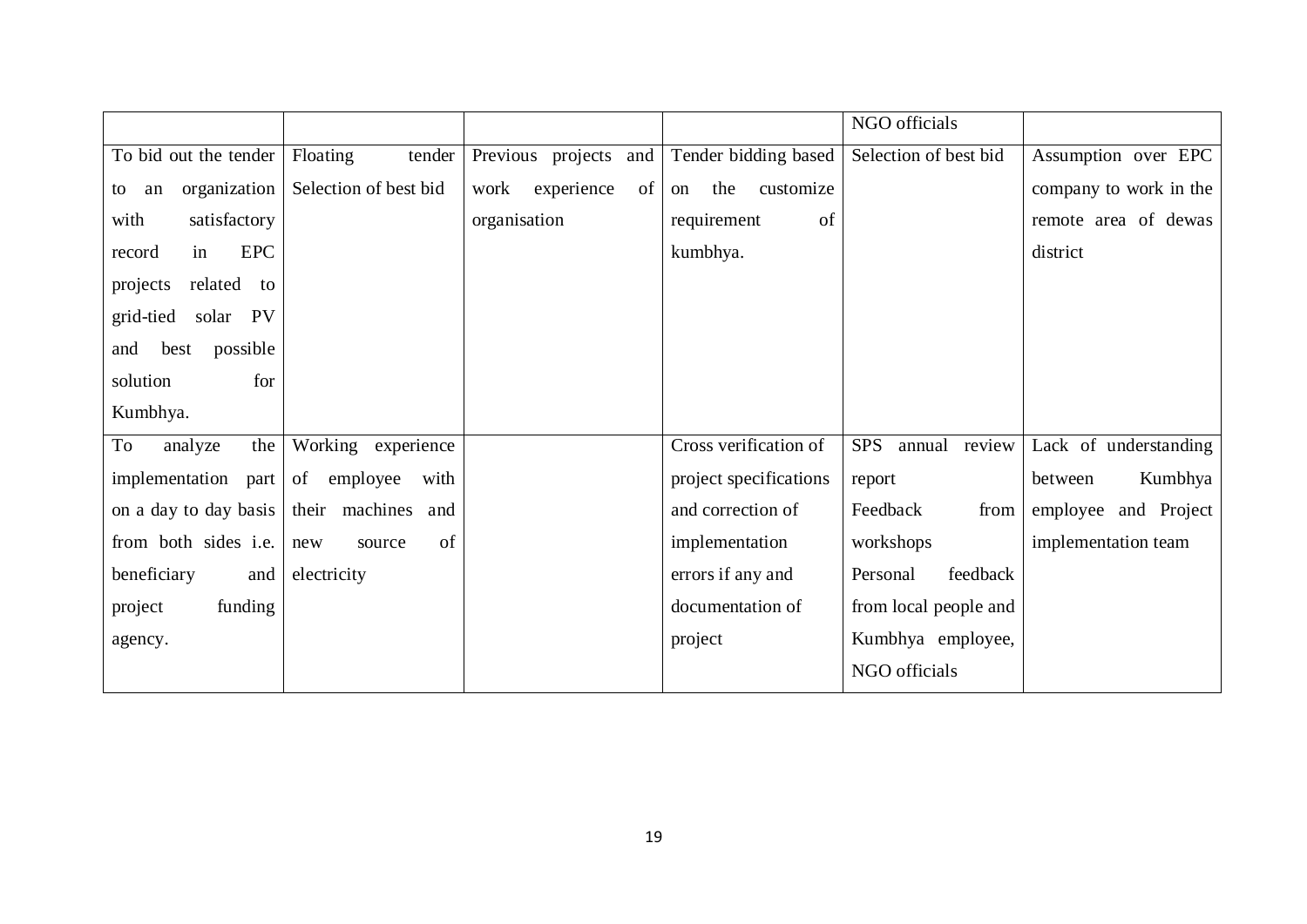# **4. Total budget and work plan**

The budget requirement of the projects is given in the table below followed with calculation for the same.

| Table 4-1 Project budget |  |  |
|--------------------------|--|--|
|--------------------------|--|--|

| Sl <sub>No</sub> | <b>Expense Head</b>                       | Fund required                | Total cost |
|------------------|-------------------------------------------|------------------------------|------------|
|                  |                                           | (in INR)                     | (in INR)   |
| $\mathbf{A}$     | <b>DPR</b> preparation (both sites)       |                              |            |
| A1               | Socio-economic survey                     | 15,000                       |            |
| A2               | Technical survey and feasibility study    | 25,000                       |            |
| A3               | Tender preparation                        | 20,000                       | 60,000     |
| B                | <b>Project implementation</b>             |                              |            |
|                  | (site 1 and site 2)                       |                              |            |
| B1               | Installation site survey and selection    | 20,000                       |            |
|                  | (site 1 and site 2)                       |                              |            |
| B <sub>2</sub>   | PV module cost                            | 13,20,000                    |            |
|                  | $(16 \text{ KW}$ and $6 \text{ KW})$      |                              |            |
| B <sub>3</sub>   | Grid-tie inverter cost                    | 2,40,000                     | 23,30,000  |
|                  | $(15$ KVA and $5$ KVA)                    |                              |            |
| <b>B4</b>        | Battery bank with 12V, 150Ah batteries    | 3,50,000                     |            |
|                  | (25 pieces and 10 pieces)                 |                              |            |
| B <sub>5</sub>   | Installation and other components with    | 4,00,000                     |            |
|                  | manual tracking system and charging slots |                              |            |
|                  | (site 1 and site 2)                       |                              |            |
|                  |                                           |                              |            |
| $\mathbf C$      | Post implementation analysis (both sites) |                              |            |
| C1               | Power generation profile and crosscheck   | 30,000                       |            |
|                  | with targets                              |                              |            |
| C2               | Documentation of the project              | 20,000                       | 50,000     |
| C <sub>3</sub>   | Handover to Kumbhya, SPS                  | $\qquad \qquad \blacksquare$ |            |
|                  |                                           | Total                        | 24,40,000  |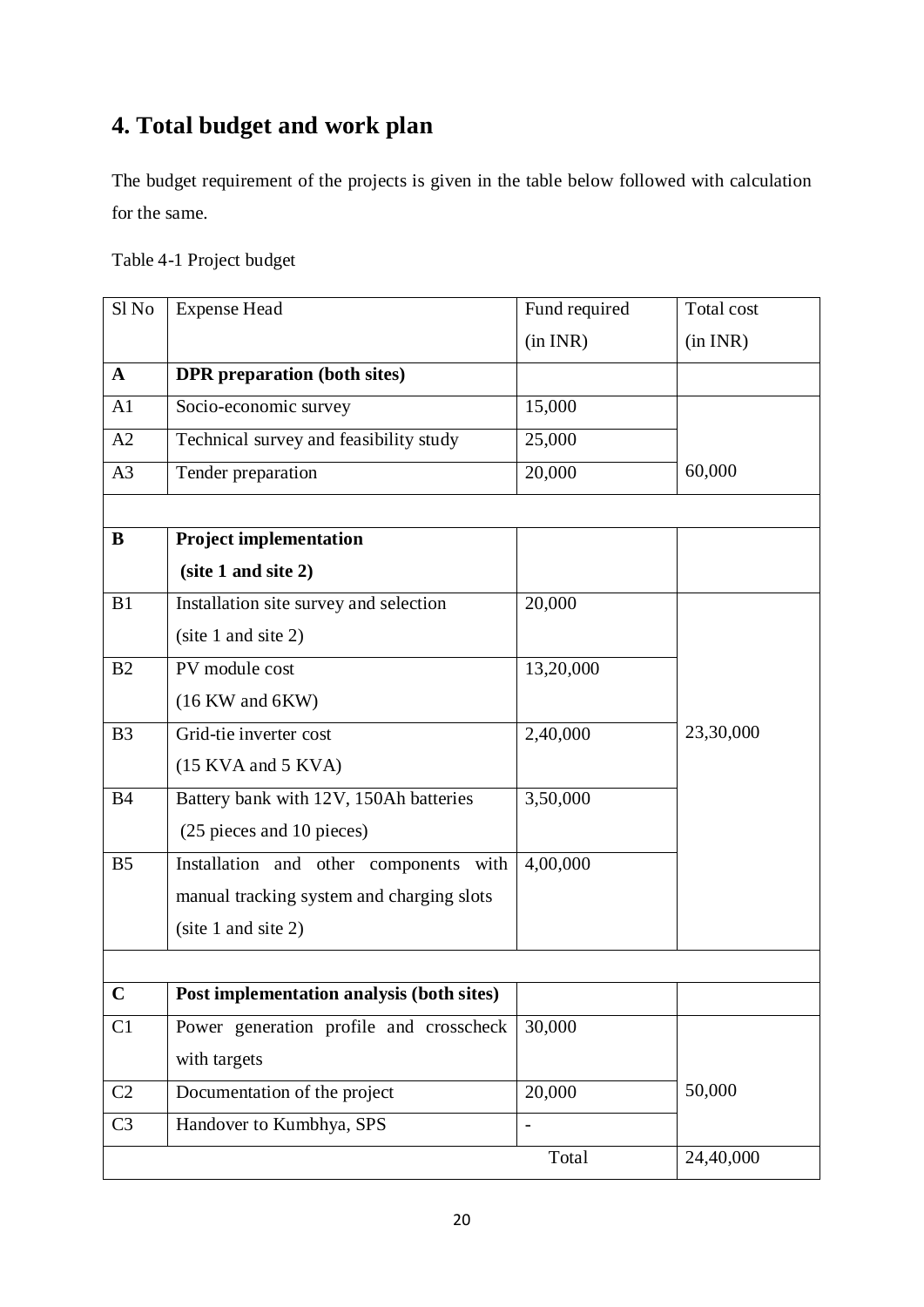The calculation for the above mentioned budget requirement is as follows:

#### **A) DPR preparation**

Time span: 1 month

A1) Socio economic survey (20-25 days)

1 student intern from master's course in sociology (INR 10,000 per month) + 1 local SPS worker (INR 5000 per month)

 $=$  INR 15,000

A2) Technical survey and feasibility study (5-10 days)

1 solar PV EPC consultant for both site check up (INR 10,000 per site) + 1 Kumbhya, SPS employee (INR 5000 for assistance)

 $=$  INR 25,000

A3) Tender preparation (2-5 days)

1 person from IITB team (INR 10,000) + 1 solar PV EPC consultant (INR 10,000)

 $=$  INR 20,000

#### **B) Project implementation**

Time span: 1 month

B1) Installation site survey and selection (2-5 days)

1 person from IITB team (INR  $10,000$ ) + 1 person from xyz company (INR  $10,000$ )

 $=$  INR 20,000

#### B2) PV module cost

The PV module cost has been defined as per depending on the peak load, loss in bidirectional inverter circuit, available peak global horizontal irradiation and a power back up of 5 hours in absence of both sun and grid supply. The rate considered for PV module is INR 60 per Watt.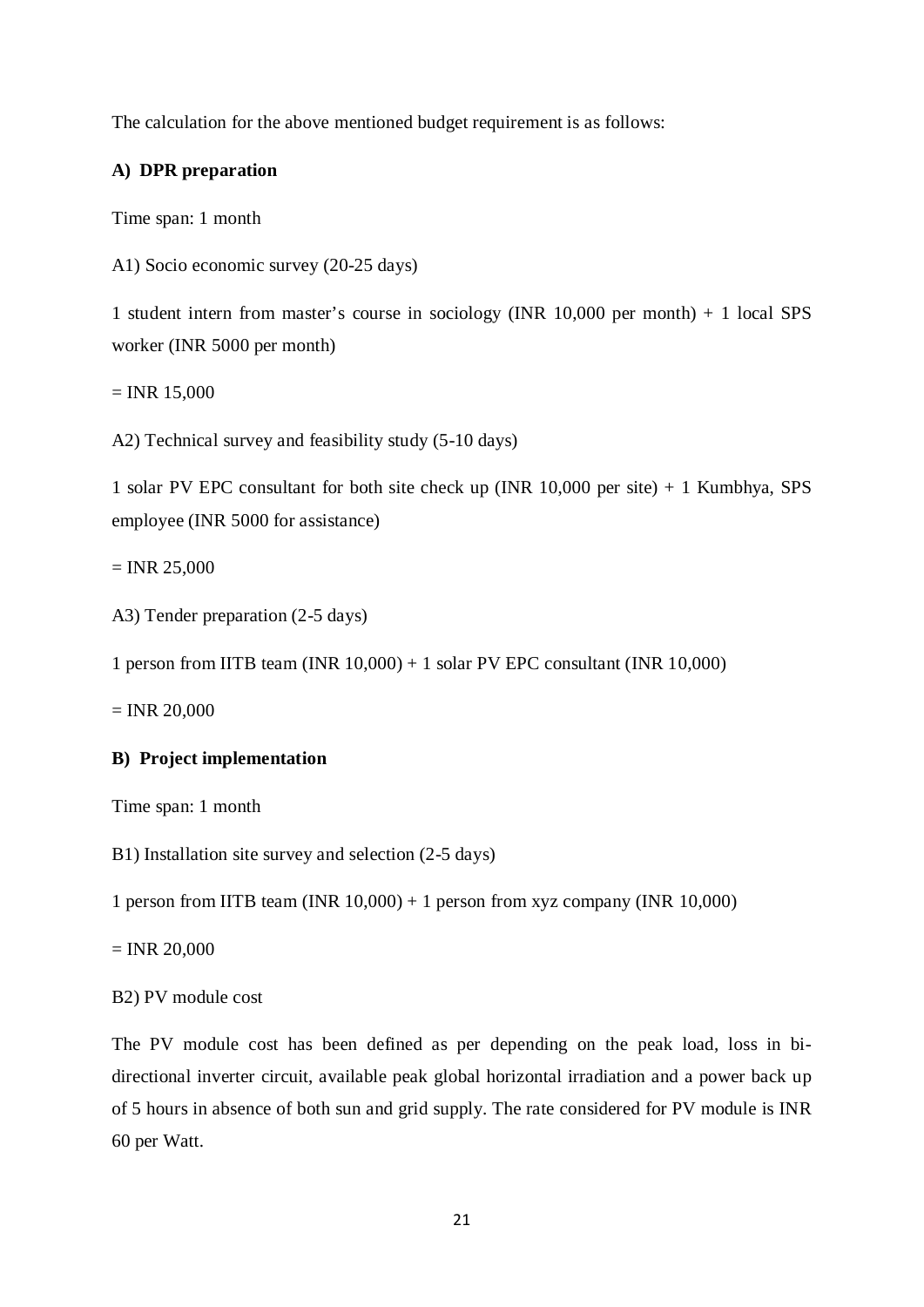Table 4-2 Peak load requirement

| Number | Sewing   | Tube lights | Fans      | Cutting  | Others | Total   | peak |
|--------|----------|-------------|-----------|----------|--------|---------|------|
| of     | motors   | (40 W)      | (80 W)    | motors   |        | load    |      |
|        | (200 W)  |             |           | (250 W)  |        | (in KW) |      |
| Site 1 | $25*0.2$ | $20*0.04$   | $12*0.08$ | $2*0.25$ | 0.76   | 8       |      |
| Site 2 | $2*0.2$  | 16*0.04     | $6*0.08$  | $4*0.25$ | 0.48   |         |      |

Table 4-3 Module size estimation

|        |     | Peak Load | (in |         |                   |         | Peak load with Peak load with Peak load with |  |                    |                  |
|--------|-----|-----------|-----|---------|-------------------|---------|----------------------------------------------|--|--------------------|------------------|
|        | KW) |           |     | 0.85    |                   | overall | $800W/sq-m$                                  |  | $600W\text{/sq-m}$ |                  |
|        |     |           |     | circuit |                   |         | radiation during                             |  |                    | radiation during |
|        |     |           |     |         | efficiency factor |         | 10 am to 3 pm                                |  |                    | 8am to 10 am     |
|        |     |           |     | (in KW) |                   |         | (in KW)                                      |  |                    | and 3pm to 5 pm  |
|        |     |           |     |         |                   |         |                                              |  | (in KW)            |                  |
| Site 1 | 8   |           |     | 9.5     |                   |         | 11.875                                       |  | 15.83              |                  |
| Site 2 | 3   |           |     | 3.5     |                   |         | 4.375                                        |  | 5.83               |                  |
|        |     |           |     |         |                   |         | Total (Round off)                            |  | 22                 |                  |

Cost of 22 KW PV module

 $= 22,000$ watt \* INR 60/watt

 $=$  INR 13, 20,000

B3) Grid-tie inverter cost

(Source: Enertech inverters)

For 15KVA cost is INR 1, 70,000

For 5KVA cost is INR 70,000

Total cost

=INR 2, 40,000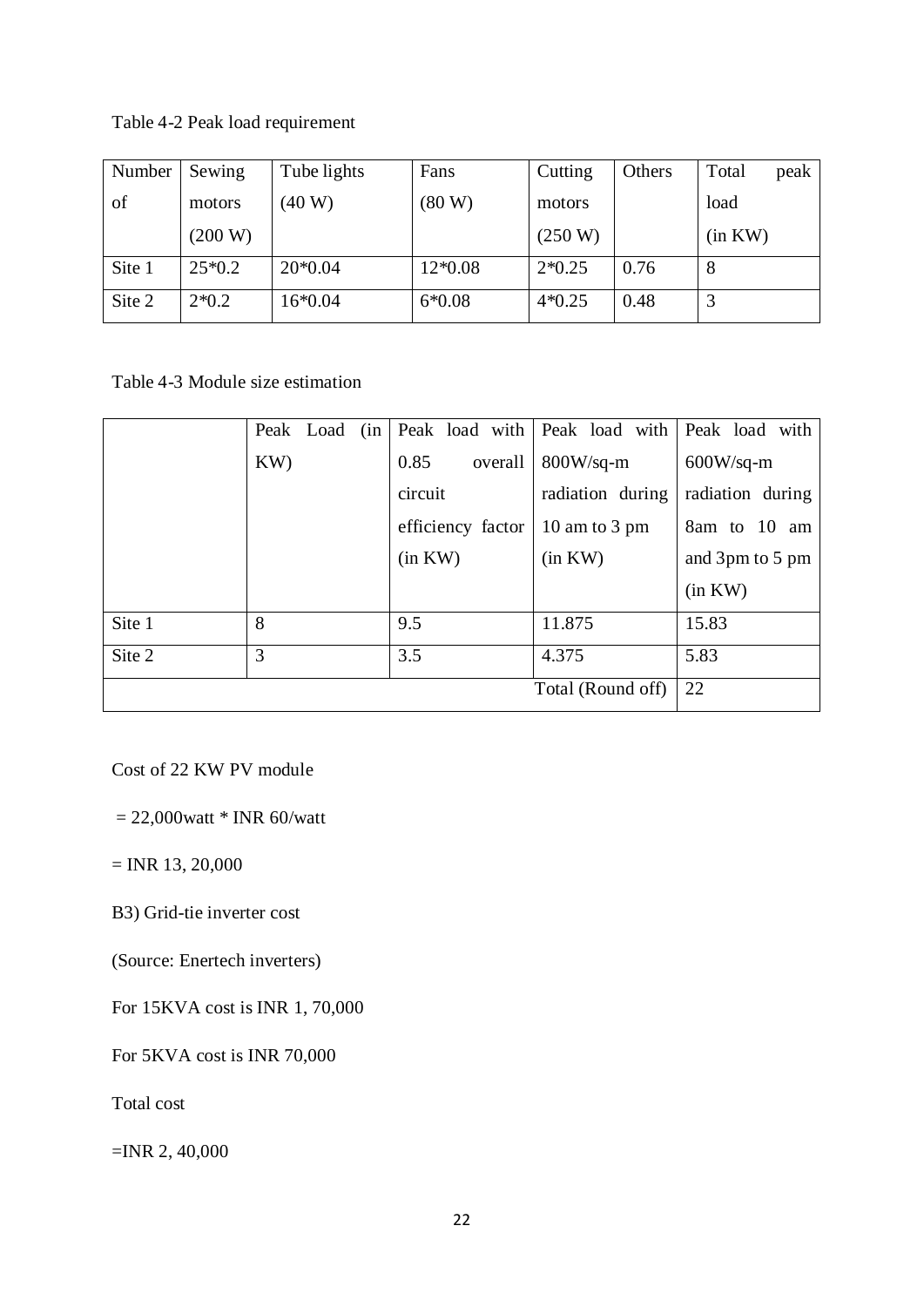B4) Battery bank with 12V, 150Ah batteries

Each battery energy rating

 $=12V*150Ah = 1.8 KWH$ 

For 5 hour back up

Energy storage need at site  $1 = 40$  KWH i.e. approx 23 batteries

Considered number of batteries= 25

Energy storage need at site 2= 15 KWH i.e. approx 8 batteries

Considered number of batteries= 10

Total cost= 35 batteries \* INR 10,000/ battery

 $=$  INR 3, 50,000

B5) Installation and other components

INR 4, 00,000

#### **C) Post implementation analysis**

Time span: 1 month

C1) Power generation profile and cross check with targets

1 person from IITB team (INR 10,000) + 1 Technical person from xyz company (IR 20,000)

 $=$  INR 30,000

C2) Documentation of the project

1 person from IITB team (INR 10,000) + 1 solar PV EPC consultant (INR 10,000)

 $=$  INR 20,000

C3) Hand over to Kumbhya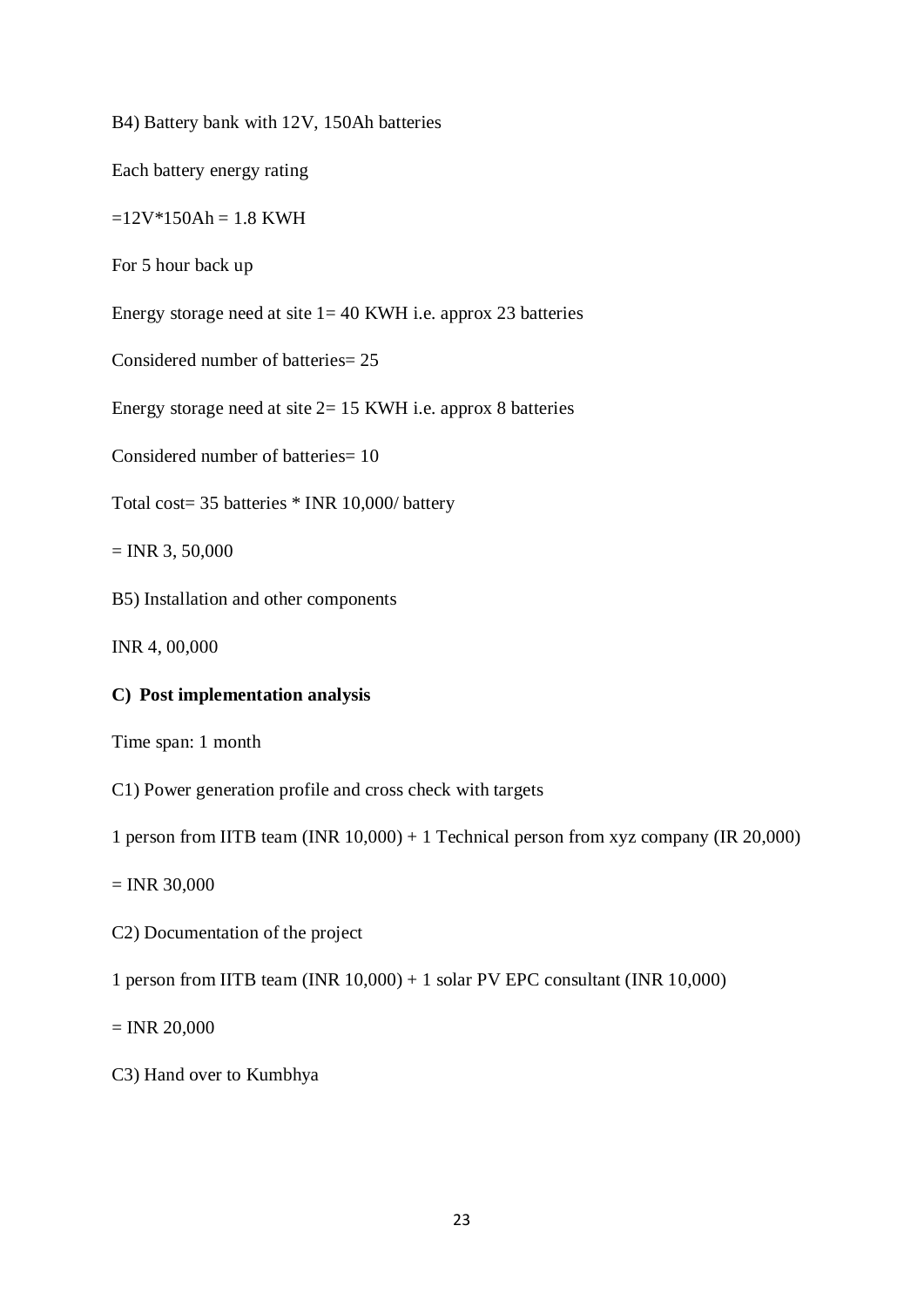# **5. Management arrangements and work plan**

Table 5-1: Institutional structure, work breakdown structure and cost required for each task

| S.No.          | Activity                           | Number of Person required for task             | Time Taken |
|----------------|------------------------------------|------------------------------------------------|------------|
| $\mathbf A$    | <b>DPR</b><br>Preparation<br>(both |                                                | 33 days    |
|                | sites)                             |                                                |            |
| A <sub>1</sub> | Socio-economic survey              | 1 intern (Master Sociology)                    | 30 days    |
|                |                                    | 1 local SPS employee                           |            |
| A2             | Technical<br>survey<br>and         | 1 solar PV EPC consultant for both             | 10 days    |
|                | feasibility study                  | site check up (INR $10,000$ per site) +        |            |
|                |                                    | 1 Kumbhya, SPS employee (INR                   |            |
|                |                                    | 5000 for assistance)                           |            |
| A <sub>3</sub> | Tender preparation                 | 1 person from IITB team (INR                   | 3 days     |
|                |                                    | $10,000$ + 1 solar PV EPC consultant           |            |
|                |                                    | (INR 10,000)                                   |            |
| $\bf{B}$       | <b>Project implementation</b>      |                                                | 29 days    |
|                | (site 1 and site 2)                |                                                |            |
| B1             | Installation site survey and       | person from IITB team<br>(INR)<br>$\mathbf{1}$ | 10 days    |
|                | selection                          | $10,000$ + 1 Technical person from             |            |
|                | (site 1 and site 2)                | xyz company (INR 10,000)                       |            |
| B2             |                                    | 1 person from IITB team (INR                   |            |
| B <sub>3</sub> | Plant<br>installation<br>and       | $10,000$ + 1 Technical person from             |            |
| <b>B4</b>      | commissioning                      | xyz company (INR 10,000)                       | 20 days    |
| B <sub>5</sub> |                                    |                                                |            |
| $\mathbf C$    | Post<br>implementation             |                                                | 31 days    |
|                | analysis (both sites)              |                                                |            |
| C1             | Power generation profile           | 1 person from IITB team (INR                   | 30 days    |
|                | and crosscheck with targets        | $10,000$ + 1 Technical person from             |            |
|                |                                    | xyz EPC company (INR 10,000)                   |            |
| C <sub>2</sub> | of<br>Documentation<br>the         | person from IITB team (INR<br>$1 \quad$        | 30 days    |
|                | project                            | $10,000$ + 1 solar PV EPC consultant           |            |
|                |                                    | (INR 10,000)                                   |            |
| C <sub>3</sub> | Handover to Kumbhya, SPS           |                                                | 2 days     |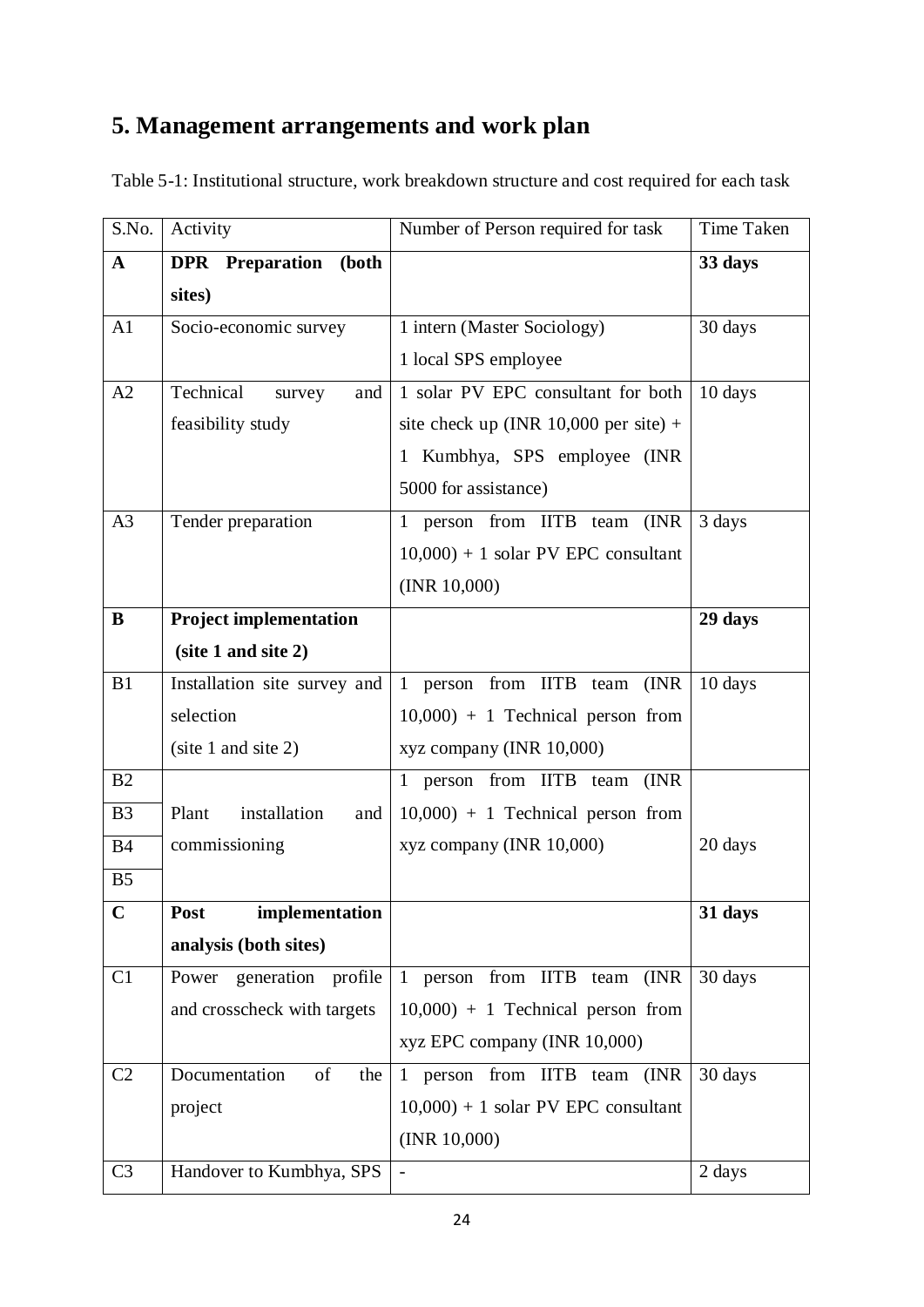# **6. References**

- 1. A case for Solar Water Pumping in Madhya Pradesh Instead of diesel water pumping" by Prof Chetan S. Solanki, DESE, IIt Bombay on Jan 15th 2012
- 2. <http://www.axisbankfoundation.org/ourprograms/sustainablelivelihoods.asp> site accessed on 1 November,2012.

# **7. Appendix**

Appendix I: Time line and work duration in OPEN PROJ.

| E solar electrificaion khumbhya - C:\Documents and Settings\Pavitra\Desktop\solar electrificaion khumbhya.pod                                                                             |                                                                                                                                                                                                                                                                                                                                                                                                                         |
|-------------------------------------------------------------------------------------------------------------------------------------------------------------------------------------------|-------------------------------------------------------------------------------------------------------------------------------------------------------------------------------------------------------------------------------------------------------------------------------------------------------------------------------------------------------------------------------------------------------------------------|
| OPENPROJ File Edit View Insert Tools Project Help                                                                                                                                         |                                                                                                                                                                                                                                                                                                                                                                                                                         |
| <b>B. - B. - B. A. B. A.</b><br><b>∂ € ⊗ ◈ ■ ■ ★ 翮 ● 图 〒 ← &gt; No Filter</b>                                                                                                             | No Sorting<br>No Group                                                                                                                                                                                                                                                                                                                                                                                                  |
| .<br>$\boxed{\mathbb{F}_{\Xi_{\omega}}}$<br>Feg<br><b>DPR</b> prepration<br><b>III</b><br>Duration 33 days<br>11/5/12 8:00 AM<br>Start<br>E<br>Finish<br>12/19/12 5:00 PM<br>$\mathbb{E}$ | Socio- economic survey<br>Duration 30 days<br>11/5/12 8:00:AM<br>Start:<br>Finish<br>12/14/12 5:00 PM                                                                                                                                                                                                                                                                                                                   |
| 眼<br>E                                                                                                                                                                                    | Technical survey and Feasibility<br>Duration 10 days<br>Start:::: 11/5/12 8:00: AM<br>Finish 11/16/12 5:00 PM                                                                                                                                                                                                                                                                                                           |
| <u>adl A</u>                                                                                                                                                                              | <b>Tender Prepration</b><br>Duration 3 days<br>Start:<br>12/15/12 8:00:AM<br>12/19/12 5:00 PM<br>Finish                                                                                                                                                                                                                                                                                                                 |
| Project Implementation<br>Duration 29 days<br><b>Start</b><br>1/2/13 8:00 AM<br>2/11/13 5:00 PM<br>Finish<br>暈<br>ॾॾ¥                                                                     | Installation site survey and se<br>Duration : 10 days : :<br>Start :::1/2/13 8:00 AM<br><b>Finish</b> : 1/15/13 5:00 PM :                                                                                                                                                                                                                                                                                               |
| Œ                                                                                                                                                                                         | Plant installation and commisi<br>Duration 20 days<br>Start :::1/15/13/8:00 AM<br><b>Finish</b> 2/11/13 5:00 PM                                                                                                                                                                                                                                                                                                         |
| <b>Post implementation analysis</b><br>Duration 31 days<br>2/11/13 8:00 AM<br><b>Start</b><br>Finish<br>3/25/13 5:00 PM<br><u>adla</u>                                                    | Power generation profile and<br>Duration 130 days [111]<br>Start :<br>2/11/13 8:00 AM<br>Finish-<br>$\frac{1}{2}$ $\frac{1}{2}$ $\frac{1}{2}$ $\frac{1}{2}$ $\frac{1}{2}$ $\frac{1}{2}$ $\frac{1}{2}$ $\frac{1}{2}$ $\frac{1}{2}$ $\frac{1}{2}$ $\frac{1}{2}$ $\frac{1}{2}$ $\frac{1}{2}$ $\frac{1}{2}$ $\frac{1}{2}$ $\frac{1}{2}$ $\frac{1}{2}$ $\frac{1}{2}$ $\frac{1}{2}$ $\frac{1}{2}$ $\frac{1}{2}$ $\frac{1}{2}$ |
| <u>aill i</u>                                                                                                                                                                             | Project Documentaion:<br>Duration 30 days<br>Start U<br>12/11/13 8:00 AM<br><b>Finish</b> 3/22/13 5:00 PM<br>Hand over to Khumbhya                                                                                                                                                                                                                                                                                      |
|                                                                                                                                                                                           | Duration 2 days<br>Start :<br>13/22/13.8:00 AM<br><b>Finish</b> : $3/25/13.5:00$ PM:                                                                                                                                                                                                                                                                                                                                    |